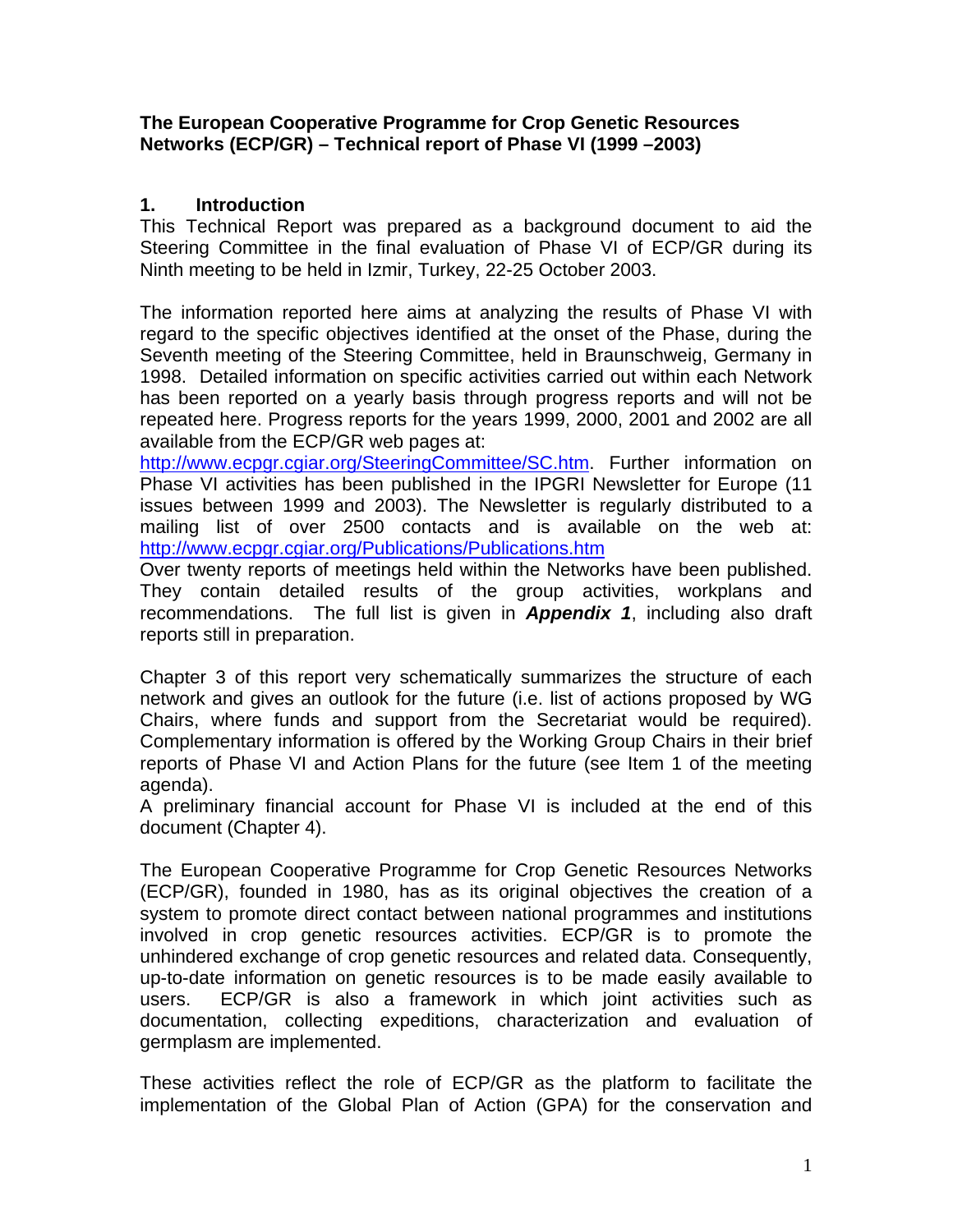sustainable utilization of plant genetic resources for food and agriculture, at the European level.

The Programme is entirely financed by the participating countries and is governed by a Steering Committee composed of National Coordinators. The Steering Committee makes decisions regarding the general scope of the Programme and approves the Programme's budget. It also mandates the Coordinating Secretariat, currently IPGRI, to carry out its decisions. During Phase VI of the Programme, covering the period 1999–2003, ECP/GR operated through ten broadly focused networks dealing with groups of crops or general themes related to plant genetic resources. The main operational units within the networks were the Working Groups, composed of members representing their respective country. Countries' financial contributions were used for the overall coordination and the cost of meetings and publications, while the Working Group members carried out agreed activities with their own resources as inputs in kind.

# **2. Summary of achievements during 1999-2003**

# **2.1. Implementation of Phase VI of ECP/GR**

The implementation of Phase VI of ECP/GR started in 1999 with revised objectives and a new mode of operation. The objectives of Phase VI were defined as follows:

- facilitate the long-term *in situ* and *ex situ* conservation of plant genetic resources in Europe;
- facilitate the increased utilization of plant genetic resources in Europe;
- strengthen links between all plant genetic resources Programmes in Europe and promote the integration of countries, which are not members of ECP/GR;
- encourage cooperation between all stakeholders, including NGOs and private breeders;
- increase the planning of joint activities including the development of joint project proposals to be submitted to funding agencies;
- encourage the sharing of conservation responsibilities for PGRFA in Europe;
- increase the awareness, at all levels, of the importance of PGRFA activities including conservation and sustainable use;
- seek collaboration with other relevant regional and global initiatives.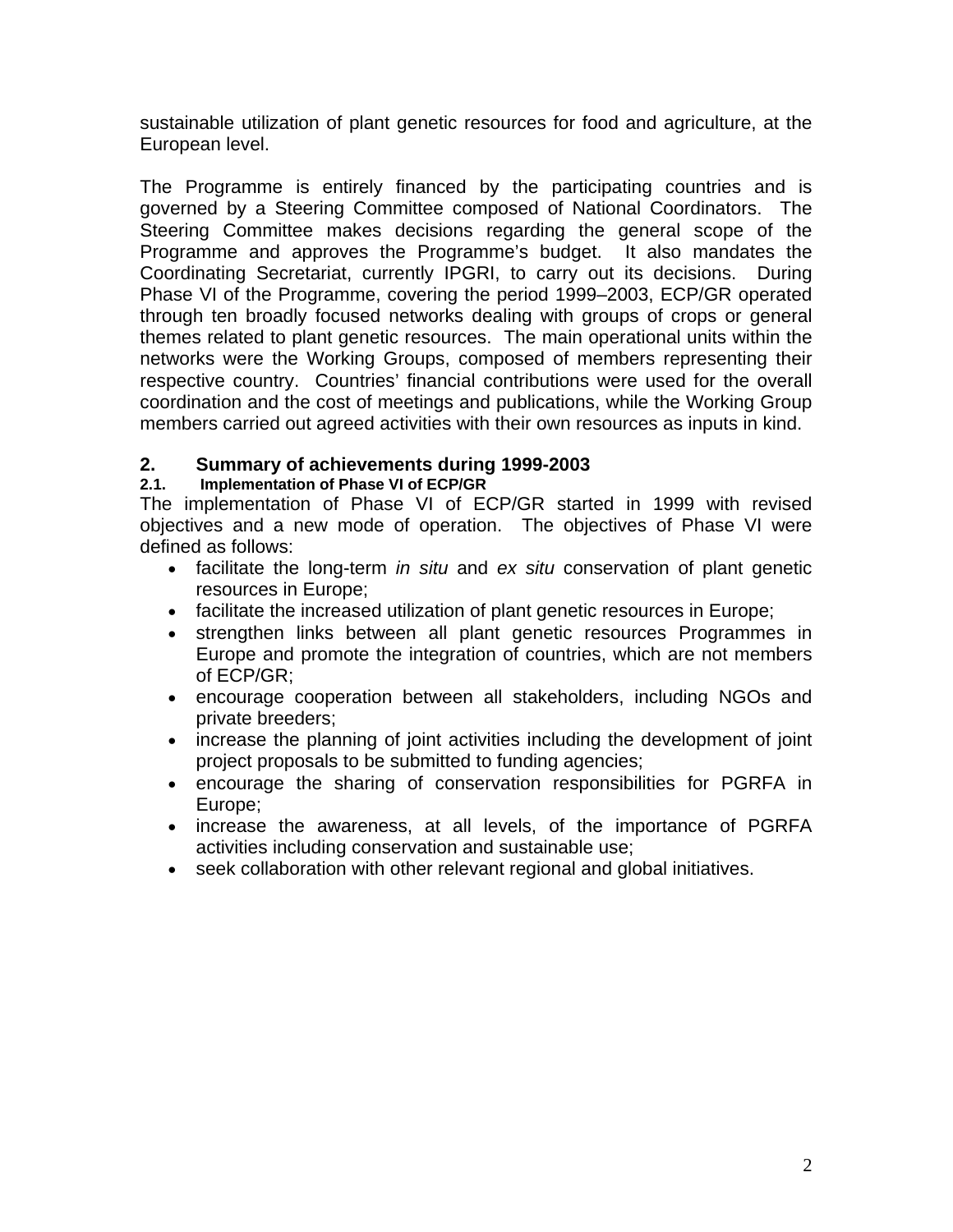During Phase VI all the networks became operational, including previously "silent" networks such as the "Minor Crops", the "Inter-regional cooperation" and "*In situ* and on-farm conservation" networks. To achieve greater coordination within the crop networks, Network Coordinating Groups, composed of Working Group Chairs, Vice-Chairs or Database Managers, were activated to establish priorities for action for the extended range of crops covered by the network. The number of Working Groups was raised from nine at the end of Phase V to 15 at the end of Phase VI, as a result of successful requests submitted to the Steering Committee by specific groups of crop experts.

The number of countries joining the Programme increased from 32 (end of Phase V) to 36 in 2003, thanks to the addition of Albania, Armenia, Latvia and Macedonia (FYR) as new members.

### **Member countries of ECP/GR**

| Finland |
|---------|
|         |
| France  |
| Germany |
| Greece  |
| Hungary |
| Iceland |
| Ireland |
| Israel  |
| Italy   |
| Latvia  |
|         |

Lithuania Malta Macedonia (FYR) The Netherlands Norway Poland Portugal Romania

Serbia and **Montenegro** Slovakia Slovenia Spain Sweden **Switzerland Turkey** United Kingdom

As mandated by the Steering Committee, the first two years of Phase VI were mainly dedicated to meetings of the Network Coordinating Groups, in order to plan activities at the network level. During the following years, Working Group meetings, small technical meetings, joint meetings with EU-funded projects and full network meetings took place (a full list is given in *Appendix 2*). Overall, the range of crops and themes dealt with by ECP/GR during Phase VI steadily increased, as testified by the occurrence for the first time of ECP/GR meetings on *Arachis*, *Beta*, Cucurbits, Flax, Leafy vegetables, Medicinal and Aromatic Plants, Potato, Solanaceae and *Vitis*.

Phase VI has seen the introduction of new type of meetings, that is Network Coordinating Group and Crop Network meetings. Network Coordinating Groups (NCGs) were created to coordinate activities at the Network level and to partly relieve the Secretariat from coordinating tasks, which were supposedly transferred to Network members. While NCGs have certainly helped in formulating strategies, synergies and initiatives for most of the Networks, they have generally not been successful in replacing the Secretariat with coordinating tasks. On the contrary, they have been additional entities requiring support from the Secretariat. In the case of the Network meetings, only the Vegetables and Cereals Networks have met according to this formula, involving all the respective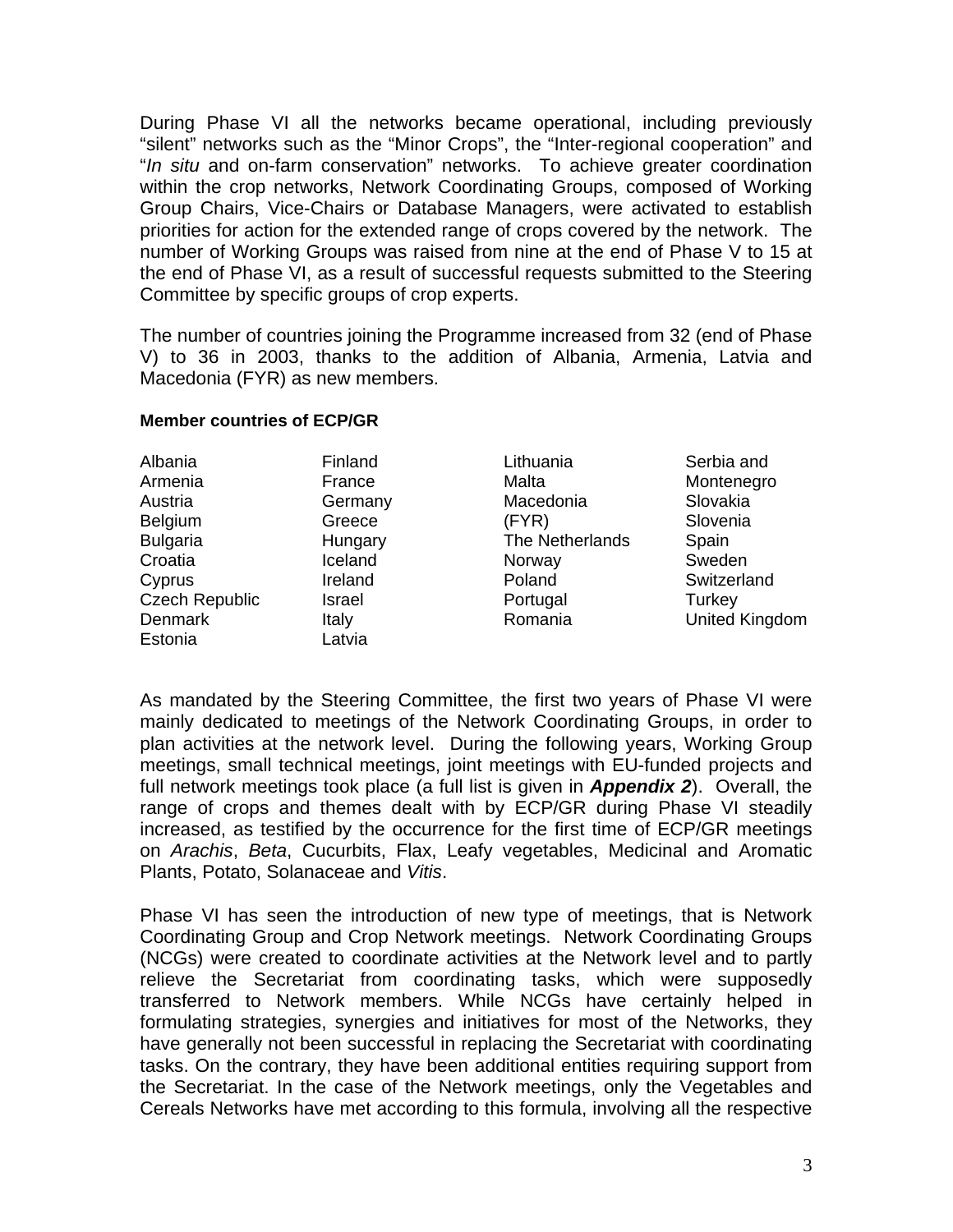Working Groups, *ad hoc* groups and database managers. These meetings have taken place in the form of a complex combination of WG meetings and NCG meeting. The result seemed to be more positive when the respective NCG had been able to prepare their groups for constructive discussion and deliberations (the case of Vegetables). In the case of the Cereals Network, insufficient preparation of the groups by the NCGs and the Secretariat made it difficult to advance discussions beyond simple deliberations at the Working Group level, although the exchange of information between groups remained a positive element.

To provide flexibility in supporting and managing activities related to facilitating the implementation of the Global Plan of Action, but avoiding further strain on the Programme's core budget, the possibility was open for initiating specific modules of action with complementary funds to be raised in addition to the regular member country contributions. This initiative met with limited success and about US\$38,000 was raised between 1999 and 2003. These funds enabled involving non–EU countries into EU-funded projects by simply participating in the EU project meetings and/or undertaking PGR characterization activities complementary to the workplans of the EU projects.

Communication to and among the Steering Committee members and dissemination of information were facilitated by the use of two dedicated listservers maintained by the Nordic Gene Bank on behalf of the Programme. The ECP/GR Web site considerably expanded with provision of specific Network and Working Group pages with the aim to provide an increasingly comprehensive and updated on-line information service.

The full integration of all European countries into ECP/GR was only partially achieved, by inviting all focal persons of ECP/GR non-member countries (Azerbaijan, Belarus, Georgia, Moldova, Russian Federation and Ukraine) to the Steering Committee meetings and occasionally funding the participation of experts from these countries in ECP/GR meetings.

During its mid-term meeting in St. Petersburg, Russian Federation, in October 2001, the Steering Committee expressed its satisfaction with the progress made in fulfilling all ECP/GR objectives and recommended to give increased attention to facilitate the increased use of PGR in Europe and to increase awareness of the importance of PGR activities. In order to fulfill this request, the Secretariat identified available funds to reinforce its human resources and was able to recruit a Programme Specialist in March 2003.

In order to plan a strategy for the future Phase VII, the Steering Committee also established a task force that widely surveyed the ECP/GR community through a questionnaire and proposed a list of priorities and a number of recommendations for future operation *(see Item 4 of the meeting agenda).*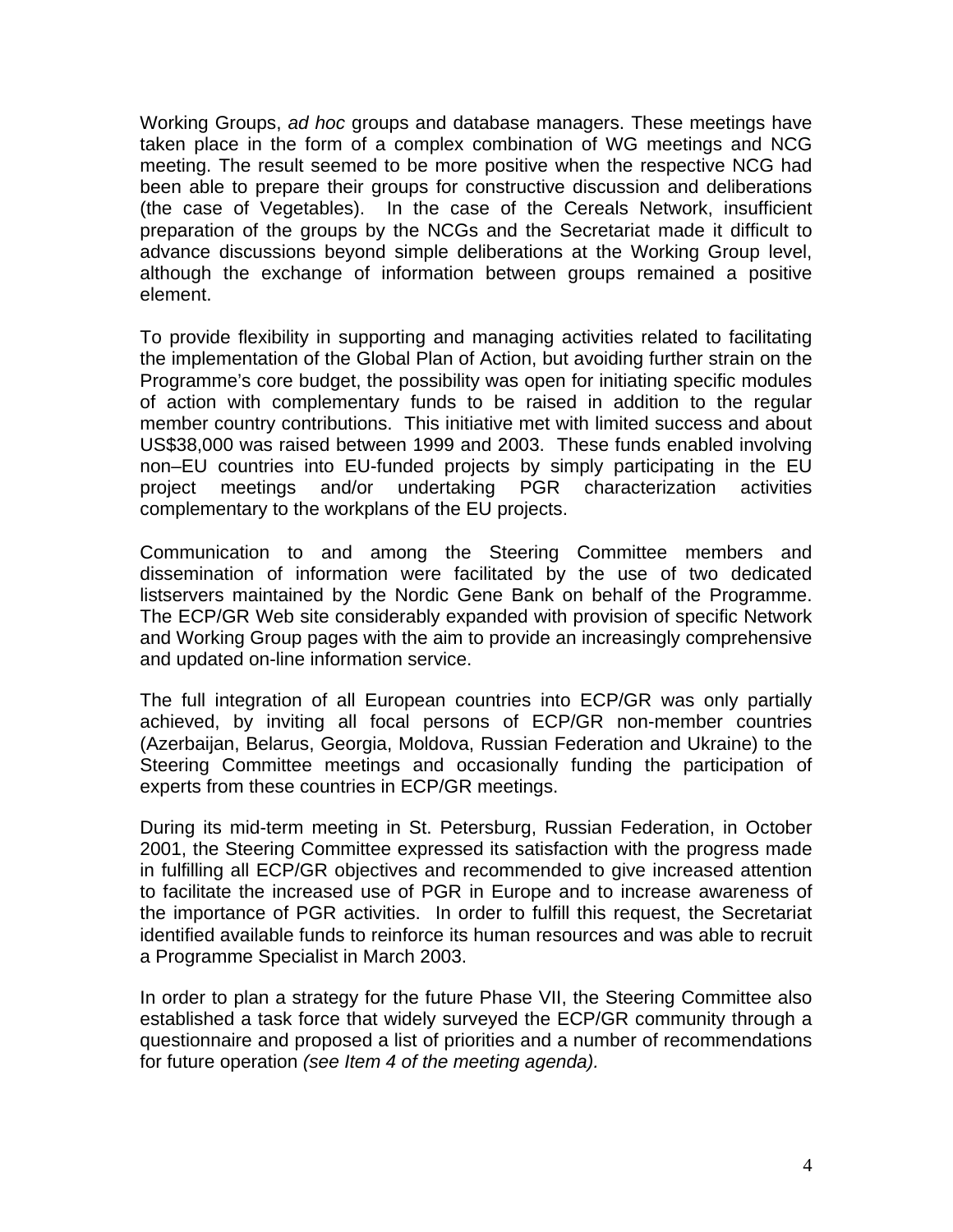#### **2.2. Facilitating the long-term** *in situ* **and** *ex situ* **conservation of PGR in Europe**

As a result of the first meeting organized within the framework of the *In situ* and on-farm conservation network, two task forces were established. As a result of the activity of a task force on "On-farm conservation and management", a preliminary inventory was prepared of existing examples of on-farm conservation and management in Europe. A directory of European contacts in the area of onfarm conservation and management of crop genetic resources was compiled and is being prepared for web-enabling and for upload on the ECP/GR Web site. A small pilot project to study the process of the conservation and management of the genetic diversity of landraces conserved on-farm in the Carpathian areas of Romania was sponsored through the ECP/GR budget.

The second task force, focusing on "Wild species conservation in genetic reserves" successfully submitted for funding under the EU Fifth Framework Programme, a project proposal on "European Wild Plant Diversity Assessment and Conservation Forum" (PGR Forum). A larger project for submission to the Sixth Framework Programme on understanding and managing change in European genetic resources conservation, entitled GRACE (Genetic Resources And Changing Ecosystems), was developed including a wide range of European partners.

During most Working Group meetings, information on experiences of *in situ* and on-farm conservation is reported and recommendations are made encouraging *in situ* conservation of wild relatives. These statements, included in the meetings' proceedings, offer an instrument to promote specific action at the national level, examples are recommendations to protect *Brassica* species in Southern Italy, wild *Avena* in Spain and several relatives of cereal crops in Israel. The Medicinal and Aromatic Plants Working Group agreed to select a priority list of 10 species/genera and to ensure that a survey of natural populations be carried out within each country.

Working Group meetings were always used to inform the groups on the status of conservation of genetic resources in the various countries. This exchange of experiences promoted mutual comparison of the level and quality of conservation, thereby promoting improvement and emulation. Additionally, the Working Groups discussed quality standards for genebank conservation, seed regeneration and fruit tree rejuvenation. The general recommendation to adopt ISO 9000 standards and publicize genebank practices has also been made in several groups. The need for emergency regeneration of valuable seed samples has also occasionally been made evident. This was the case of old carrot samples of the Vavilov Institute, which were subject to a multi-national emergency regeneration initiated by the Working Group on Umbellifer Crops. Working Group meetings are the forum where mechanisms are proposed for safety-duplication of germplasm samples. Genebanks offering cold storage space to host seed samples as black boxes for safety-duplication are listed in the Working Group reports and this has led to several bilateral safety-duplication arrangements.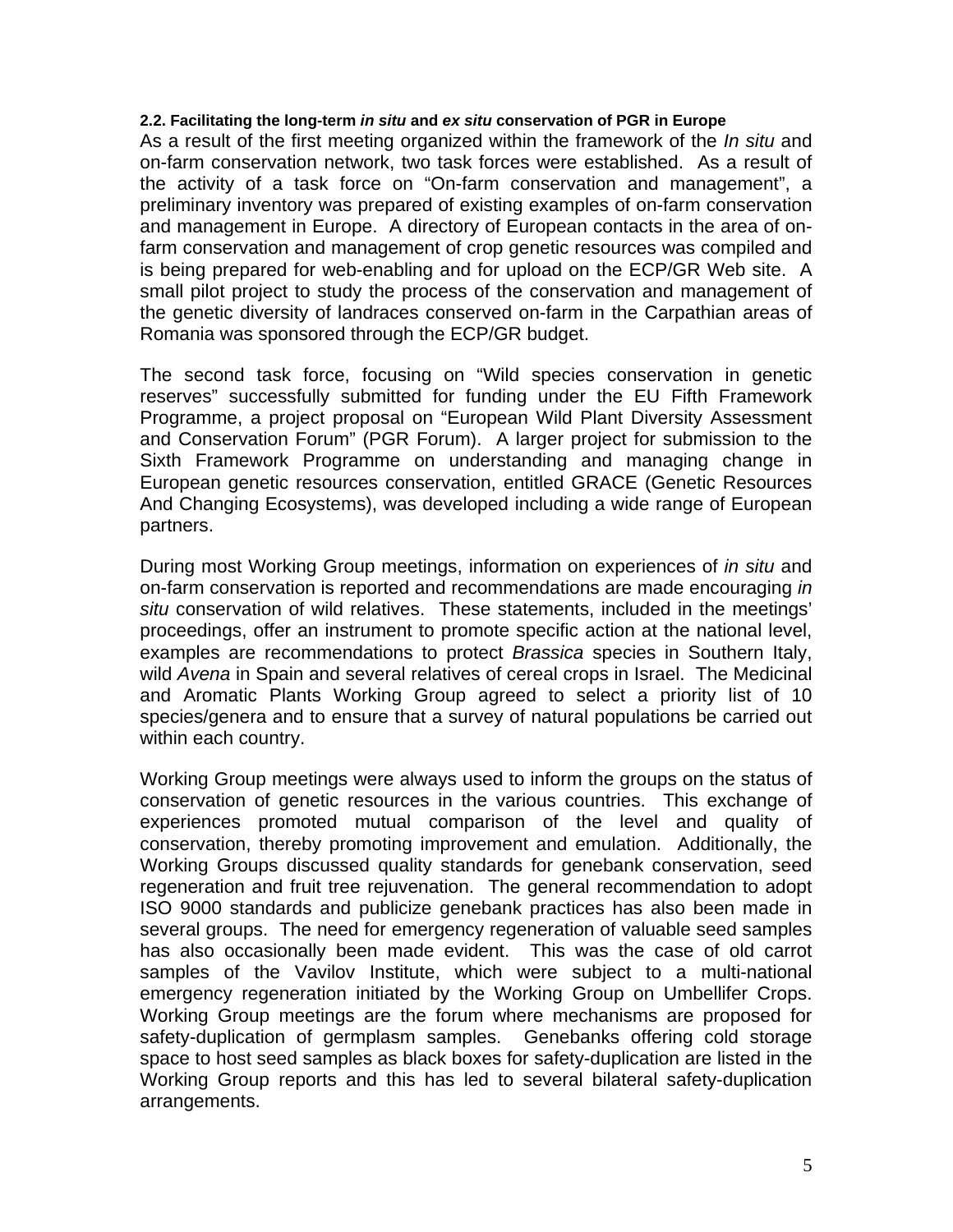More integrated systems for rationalizing the conservation of genetic resources at a Regional level have been proposed by several Working Groups and possible mechanisms for sharing responsibilities have been drafted *(see 2.7).* 

### **2.3. Facilitating increased utilization of PGR in Europe**

The ECP/GR programme allowed for increased utilization of crop genetic resources by promoting facilitated access to improved quality information on the existing germplasm collections in Europe. This is an output of the ECP/GR Central Crop Databases (ECCDBs) that have continued to develop as the main tool of each Working Group. During Phase VI, the number of central databases, managed by a partner institute on behalf of the rest of the programme, has increased from 33 at the end of Phase V, up to the current 53 databases. Databases joining the group of ECCDBs during Phase V were those on *Arachis*, *Beta*, Cucurbits, Eggplant, Flax, Hemp, *Lactuca*, Pepper, *Physalis* and *Cyphomandra*, Potato cultivars, wild tuber-bearing Potatoes, *Pyrus*, *Ribes*/*Rubus*, Tomato, *Vigna*, *Vitis* and Wheat. Databases have constantly grown in size with the addition of new passport data from previously missing collections as well as characterization data, especially collected through the EUfunded projects. On-line availability in downloadable or searchable form has also constantly grown. The ECP/GR Web site currently gives access to 54 ECCDBs entry pages, compared to the 17 of 1998. The development of the on-line EURISCO catalogue of passport data of all European accessions is also a result of the initiative of the ECP/GR Documentation and Information Network *(see EURISCO fact sheet, distributed to all national coordinators).*

Use of the collections is also facilitated by good coverage and availability of characterization data for the existing germplasm. The ECCDBs were further developed during Phase VI, mainly thanks to the Gen Res projects funded by the EU under regulation 1467/94. Several of these projects were prepared by the corresponding ECP/GR Working Groups and allowed to carry out activities agreed upon by these groups. During the last four years, Gen Res projects with linkages to the ECP/GR Working Groups went on for *Allium*, *Avena*, *Beta*, *Brassica*, Barley, Carrot, Eggplant, Maize, Melon, Potato, *Prunus* and *Vitis*. Core collections are another step towards facilitating increased use of PGR and the ECP/GR Working groups have advanced the definition of these collections, in the cases of *Allium*, *Avena*, Barley, *Brassica* and *Lolium*.

The ECP/GR Working Group meetings have helped maintain a spirit of openness to the exchange of genetic material within the ECP/GR circle. At a time when the revision of the International Undertaking at the FAO Commission on GRFA was being concluded with the definition of a Multilateral System (MLS) for access and benefit sharing only applicable to a limited list of crops, the ECP/GR Steering Committee produced a statement encouraging an enlargement of the list of crops to become part of the MLS.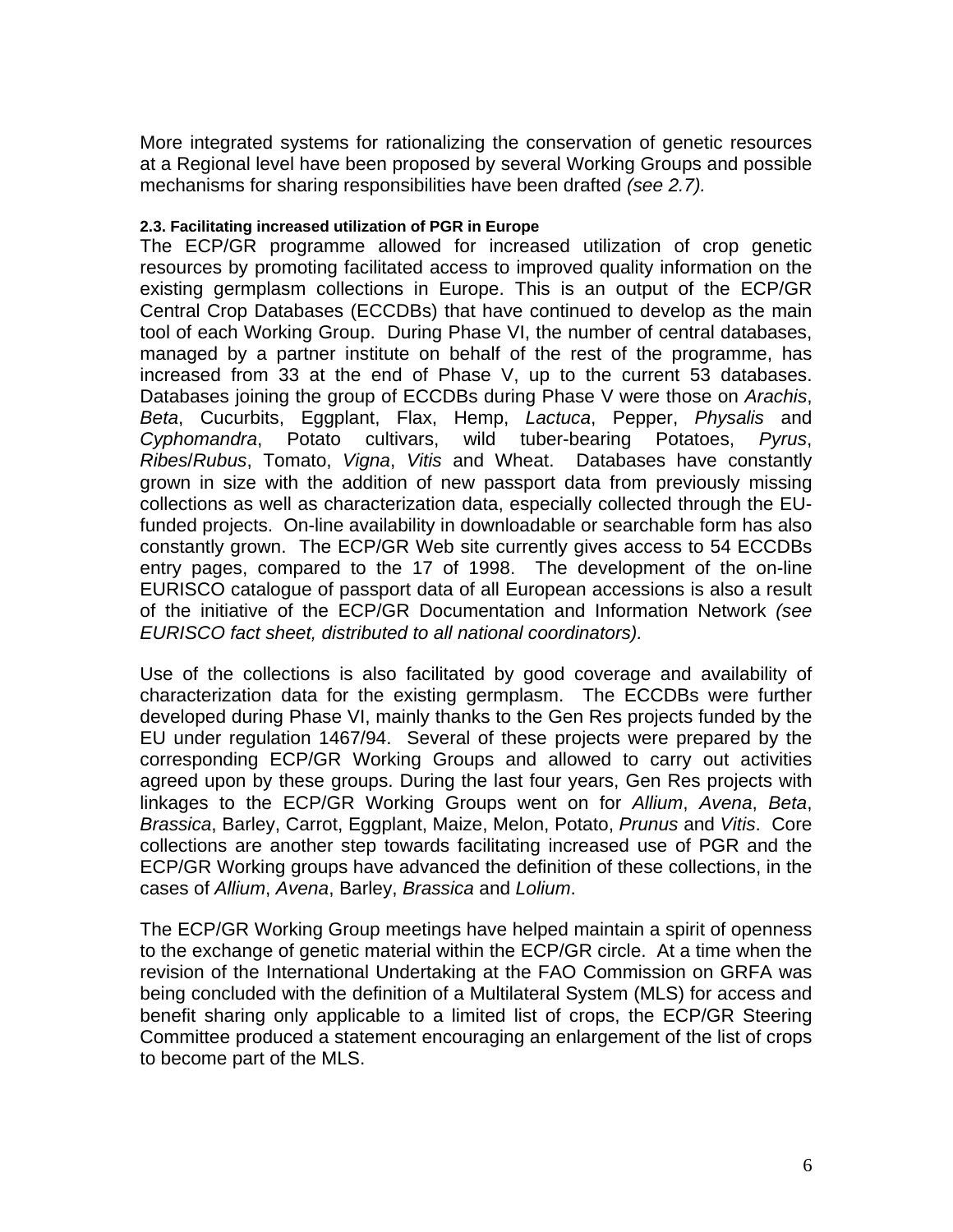A more direct initiative to facilitate increased utilization of PGR was proposed in 2003 by the ECP/GR Secretariat in the context of the Vegetables Network, with the intention to coordinate a network of contacts between private breeders and genebanks aiming at encouraging the trial by the breeders of genebank material that would be regenerated, multiplied and returned to the genebanks.

#### **2.4. Strengthening links between all national programmes in Europe and promoting the integration of countries, which are not members of ECP/GR**

Every ECP/GR meeting reinforces the links among national programmes in Europe. It has also been within the ECP/GR circle that the idea for a European Workshop on national genetic resources programmes was born. This Workshop was then organized in Alnarp, Sweden, by an independent organizing Committee, also in collaboration with the ECP/GR Secretariat, to exchange ideas and compare constraints and opportunities among the European national programmes. This Workshop generated new ideas for a strengthened collaboration in Europe, in particular calling for the establishment of an integrated system for crop genetic resources conservation in Europe. A statement was also endorsed encouraging policy-makers to provide more stable financial support to secure proper conservation and research on crop genetic resources in Europe.

Integration in the Programme of European countries that are not members of ECP/GR (Azerbaijan, Belarus, Georgia, Moldova, Russian Federation and Ukraine) is being promoted by inviting focal points to the Steering Committee meetings, occasionally inviting observers in crop or thematic meetings, ensuring the nomination of national inventory focal persons that participated in the EUfunded EPGRIS project for the development of a PGR Information Infra-structure and also by having organized the Eighth Steering Committee meeting in St. Petersburg, Russian Federation, in October 2001.

#### **2.5. Encouraging cooperation between all stakeholders, including NGOs and private breeders**

Cooperation between all stakeholders is being encouraged because according to ECP/GR rules, Working Group members come to the meetings as representatives of all the stakeholders within their countries. More directly, the International Seed Federation (and previously the International Association of Plant Breeders (ASSINSEL)) has always been invited, together with FAO, to attend the ECP/GR meetings. Interactions with breeders have led to identify traits that are of higher interest and therefore deserve priority attention for characterization. Initiatives of collaborative regeneration and evaluation have also been started *(see 2.3).* In the case of NGOs, the presence of a representative of the European NGOs as an observer in the Steering Committee meeting has become stable since 1998 and this has helped to influence the programme's agenda towards the need for increased public awareness raising. The presence of NGOs representatives in the *In situ* and on-farm conservation network task force meetings has also continued the dialogue between governmental or academic and the civil society sector and collaborative projects with the involvement of NGOs have been proposed on this occasion.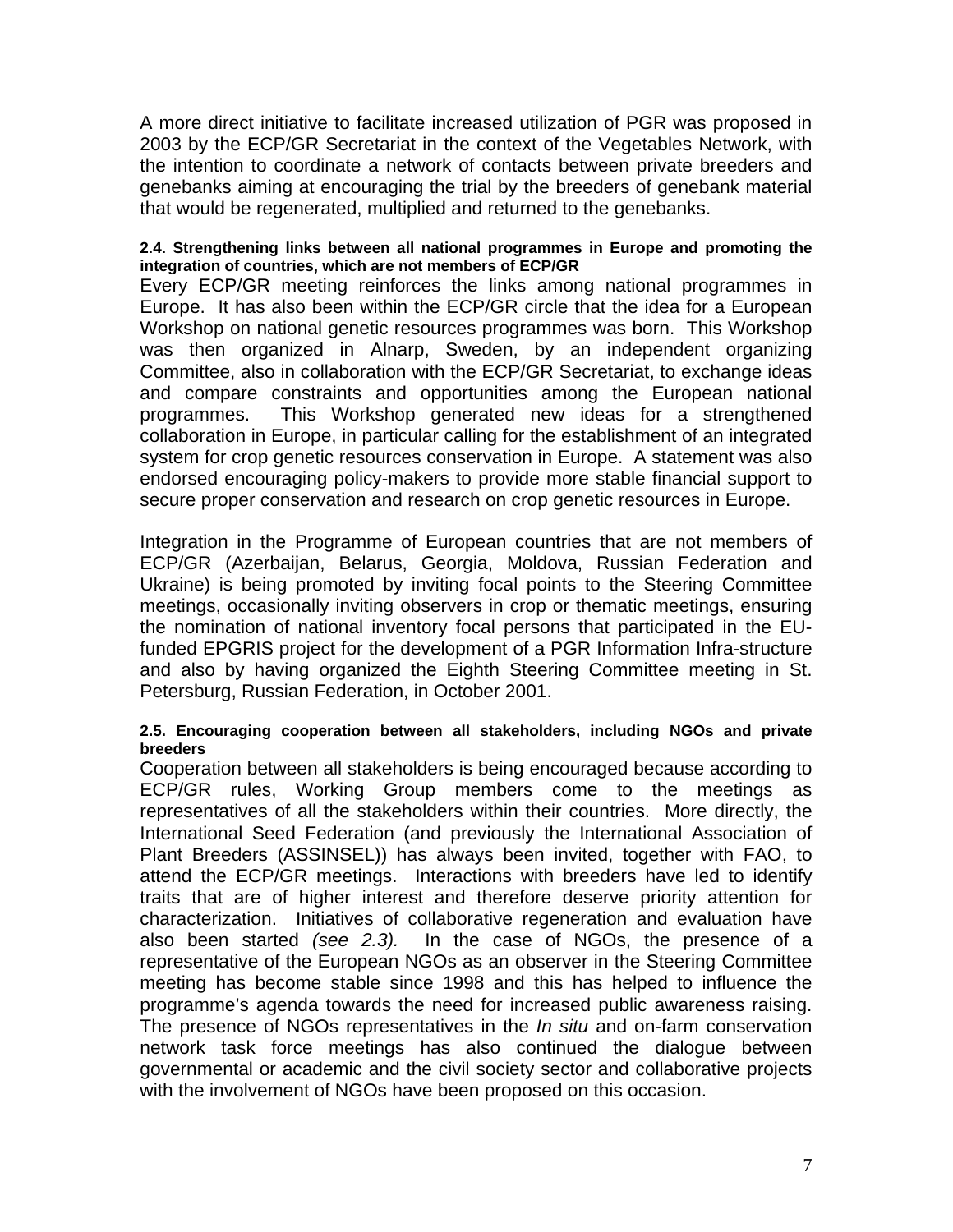#### **2.6. Increasing the planning of joint activities including the development of joint project proposals to be submitted to funding agencies**

At each level the ECP/GR meetings were held (Network Coordinating Group, Working Group, Task Force or full Network), they were concluded with a workplan of activities to be carried out either with their own resources, or pending the identification of appropriate funds. These workplans most often consisted in the further development of the central crop databases, standardization of descriptors to be used for characterization, identification of most original samples and rationalization of the collections, definition of most appropriate quality standards for conservation and regeneration, etc. Joint project proposals were prepared by several groups, leading to the approval for funding of the following projects:

- Information and Documentation Network: EPGRIS (European Plant Genetic Resources Information Infra-Structure) – EU funded under Fifth Framework;
- Vegetables Network: Genres projects on *Brassica* and Carrot (EC 1467/94);
- Cereals Network: Gen Res project on *Avena* (EC 1467/94); Complementary module funds for characterization of barley accessions in non-EU countries (ECP/GR funded);
- Forages Network: ICONFORS (Improving germplasm conservation methods for perennial European forage species) – EU funded under Fifth Framework);
- *In situ* and on-farm conservation network task force: PGRForum (European crop wild relative diversity assessment and conservation forum) EU funded under Fifth Framework; On-farm conservation in the Carpathians (ECP/GR funded);
- Industrial crops and potato network: Regeneration and characterization of flax accessions in non–EU countries (ECP/GR funded);
- Inter-regional cooperation: inter-network documentation and policy workshops (multi-donor: ECP/GR, FAO, CTA).

## **2.7. Encouraging the sharing of conservation responsibilities for PGRFA in Europe**

A questionnaire to investigate possible options for sharing responsibilities for conservation was prepared by the Secretariat in consultation with a small Task Force of experts. The results of over 190 replies from germplasm holding institutes were analyzed by the Secretariat and found very high support for the concept of responsibility sharing among the respondents. Both at the Network and Working Group level, documents were prepared towards a definition and implementation of European collections.

Specifically, a document prepared towards the definition and implementation of a European *Prunus* collection was finalized by the Fruit Network. Database Managers of the *Beta* and Forages Groups started to identify the Most Original Samples (MOS), in order to propose that their curators accept responsibility for conservation. The Cereals Network Coordinating Group also agreed that the three Working Groups (*Avena*, Barley and Wheat) start applying a mechanism to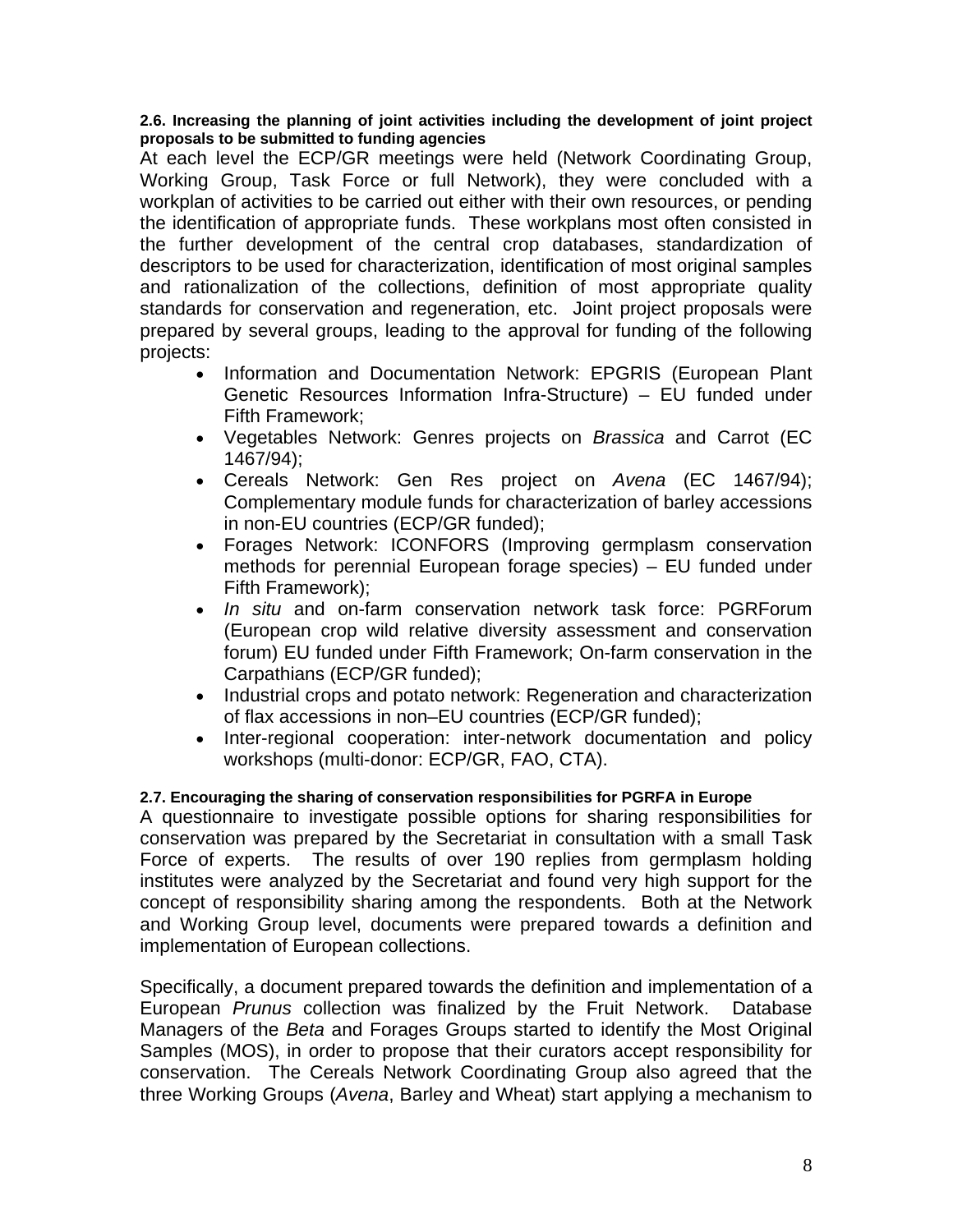identify MOS. An *ad hoc* group on vegetatively propagated *Allium* proposed to establish an inter-institute consortium of vegetative *Allium* collections.

More recently, a recommendation was made during the Alnarp workshop in April 2003, considering ECP/GR the appropriate context to formulate a vision on a more unified crop genetic resources system across Europe and to submit a project proposal on case studies to be funded by the EC or others.

### **2.8. Increasing awareness, at all levels of the importance of PGRFA activities, including conservation and sustainable use**

Over 20 ECP/GR meeting reports were published by IPGRI in the last four years. These proceedings include the discussion, recommendations and workplan agreed in the meetings, as well as country reports on the status of genetic resources and technical or scientific articles regarding collection, conservation, management, use and research on genetic resources. The IPGRI *Allium* descriptors were also produced with the support of ECP/GR and the *Allium* Working Group.

A new ECP/GR Web site was launched in 2000, with a new design (new logo) and providing easier access to ECP/GR information, including an increasing amount of documents made available in PDF format. This site was further expanded in 2002 with the preparation of specific web pages for each Network and each Working Group within the Networks. Still new improvements were made in 2003, with the intention to make the ECP/GR Web site more dynamic and flexible for quick updates and display of new information. Two fact sheets on ECP/GR and the ECP/GR networks (activity on flax and barley) were produced by the IPGRI Public Awareness Project. Finally, the Secretariat had the chance to give presentations on the activities of ECP/GR in various occasions and contexts, such as the joint meeting of the UK Plant Genetic Resources Group with the Henry Doubleday Research Association (1999); the meeting of the European Association for Grain Legume Research (AEP)(2001); the Eucarpia genetic resources section (2001), the ISHS International Horticultural Congress (2002); the celebration for the anniversary of the Institute "K. Malkov" for Plant Genetic Resources Institute, Sadovo, Bulgaria (2002); the IPGRI-DSE International workshop launching the Eastern Africa Plant Genetic Resources Network "EAPGREN" (2002).

#### **2.9. Seeking collaboration with other relevant regional and global initiatives**

Collaboration and linkages were established by the Secretariat with the following organizations and initiatives:

- Council of Europe: participation as observers in the Group of experts on the conservation of plants and involvement in the preparation and implementation of the European Plant Conservation Strategy.
- SAVE/Monitoring Institute: participation in the workshop on "Rare breeds and plant varieties in the Carpathian mountains" and involvement in the Scientific Board of this NGO.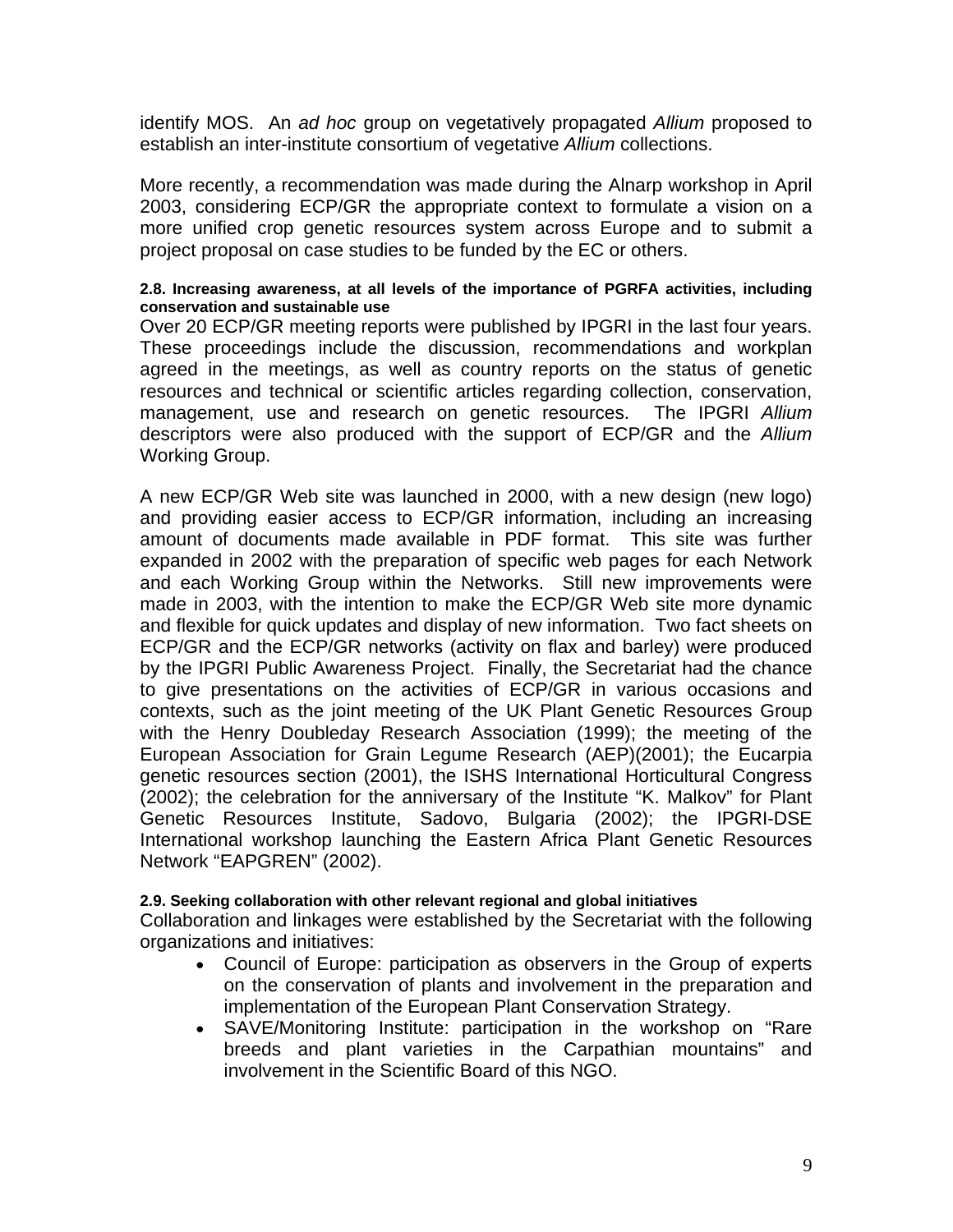- European Association for Research on Plant Breeding (EUCARPIA): participation in a couple of meetings and subscription of membership to the association.
- European Commission: contribution to evaluating Regulation 1467/94 and for the preparation of a new regulation on plant genetic resources.
- FAO/ESCORENA network: organization of joint meetings and close collaboration with the flax and other bast plants network
- EU–funded projects: participation in EPGRIS (European Plant genetic Resources Infra-Structure), EuroCat (The Catalogue of Life), ENBI (The European Network for Biodiversity Information) and PGRForum (Forum on Plant Genetic Resources).
- Global Conservation Trust: closely following the development of this FAO and CGIAR initiative to establish a trust fund to safeguard in the long term the most important world PGR collections.

# **3. Network structures and outlook**

The outlook described below is a summary of the preliminary action plan requests made by the Working Group/Task Force Chairs for funding and direct support from the ECP/GR Secretariat or IPGRI. Correct wording and further details can be found in the respective brief reports (Item 1 of the meeting agenda).

# **3.1 Cereals Network**

# **Structure**

Network Coordinating Group *Avena* Working Group Barley Working Group Wheat Working Group Databases: *Avena*, Barley, Maize, *Secale*, Triticale, Wheat

# Outlook

Meetings:

- *Avena* WG, jointly with 7<sup>th</sup> International Oat Conference (2004)
- Barley WG, jointly with the International Barley Genetic Symposium (2004);
- Wheat WG (2006);

Documentation:

- Support to further develop user-friendliness of EURISCO and promoting frequent national inventory updates
- Legal support for data availability
- Funds for the development of the *Avena* database as a model system within the cereals network
- Possibly funds for travel to facilitate discussion to create international barley information system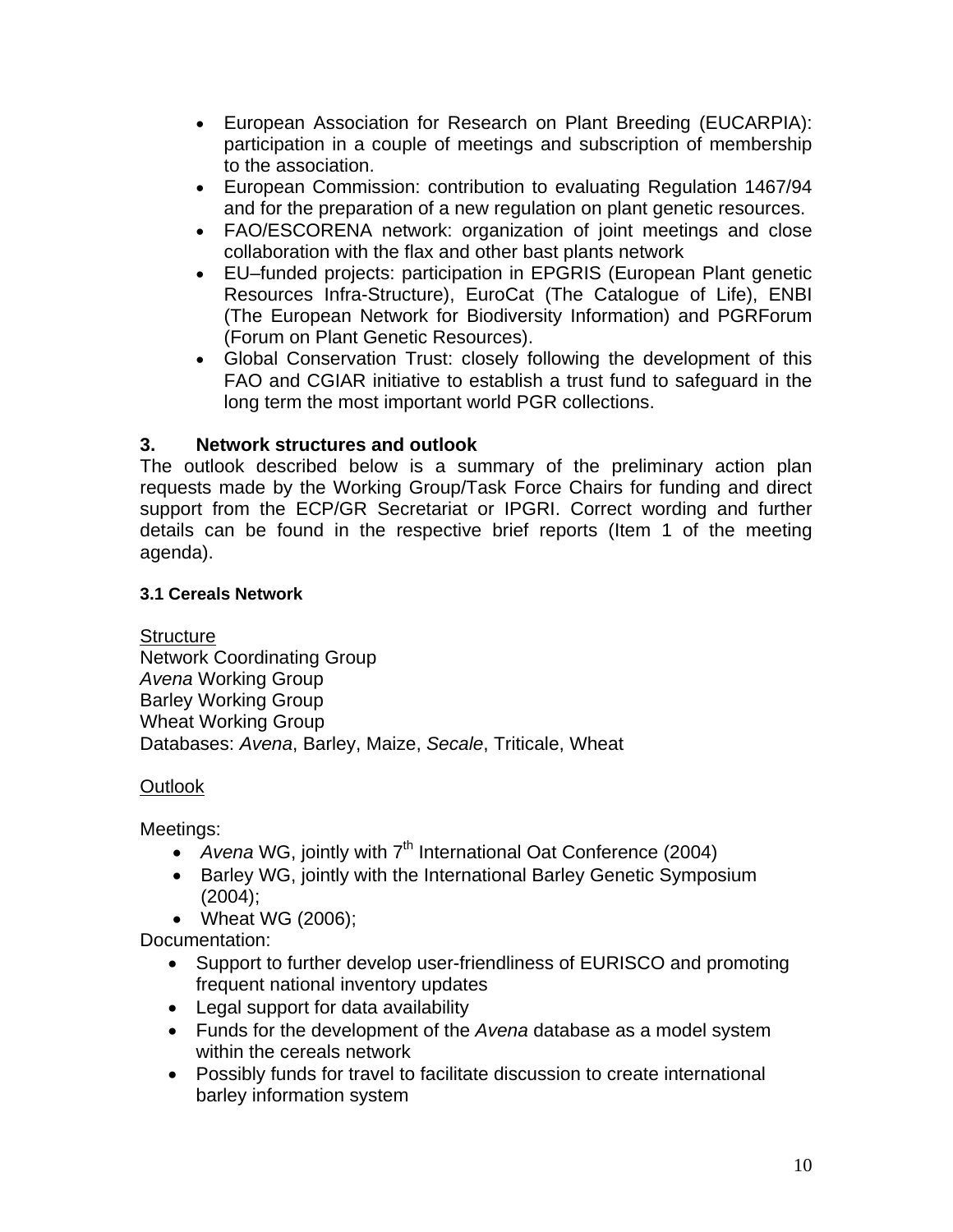• Possibly funds to help further development of the Barley database *Ex situ* conservation:

• Funds for regeneration, rationalization and safety-duplication activities (*Avena*)

• Possibly funds to develop a mechanism of sharing responsibilities *In situ* conservation:

• Logistic support to facilitate national *in situ* conservation actions (*Avena*) Pre-breeding:

• Funds and logistic support to initiate task-sharing projects within the breeding community (*Avena* and Barley)

Collecting:

• Funds for collecting *Avena* wild relatives Public awareness:

• Support to establish an electronic cereal PGR newsletter

# **3.2 Forages Network**

**Structure** Network Coordinating Group Forages Working Group Databases: 22 Forage databases maintained in 13 institutions

Outlook

Meetings:

• Forages WG, (2005 and 2008)

Publications:

• Reports of two meetings

# **3. 3 Vegetables Network**

**Structure** Network Coordinating Group *Allium* Working Group *Brassica* Working Group Solanaceae Working Group Umbellifer Crops Working Group Cucurbit Working Group **(request pending)** Leafy vegetables Working Group **(request pending)**  Databases: *Allium*, *Brassica*, Cucurbit, Eggplant, *Lactuca*, Pepper, *Physalis* and *Cyphomandra*, Tomato, Umbellifer Crops

# **Outlook**

Meetings:

• *Allium ad hoc* meeting to develop Gen Res project proposal (2004)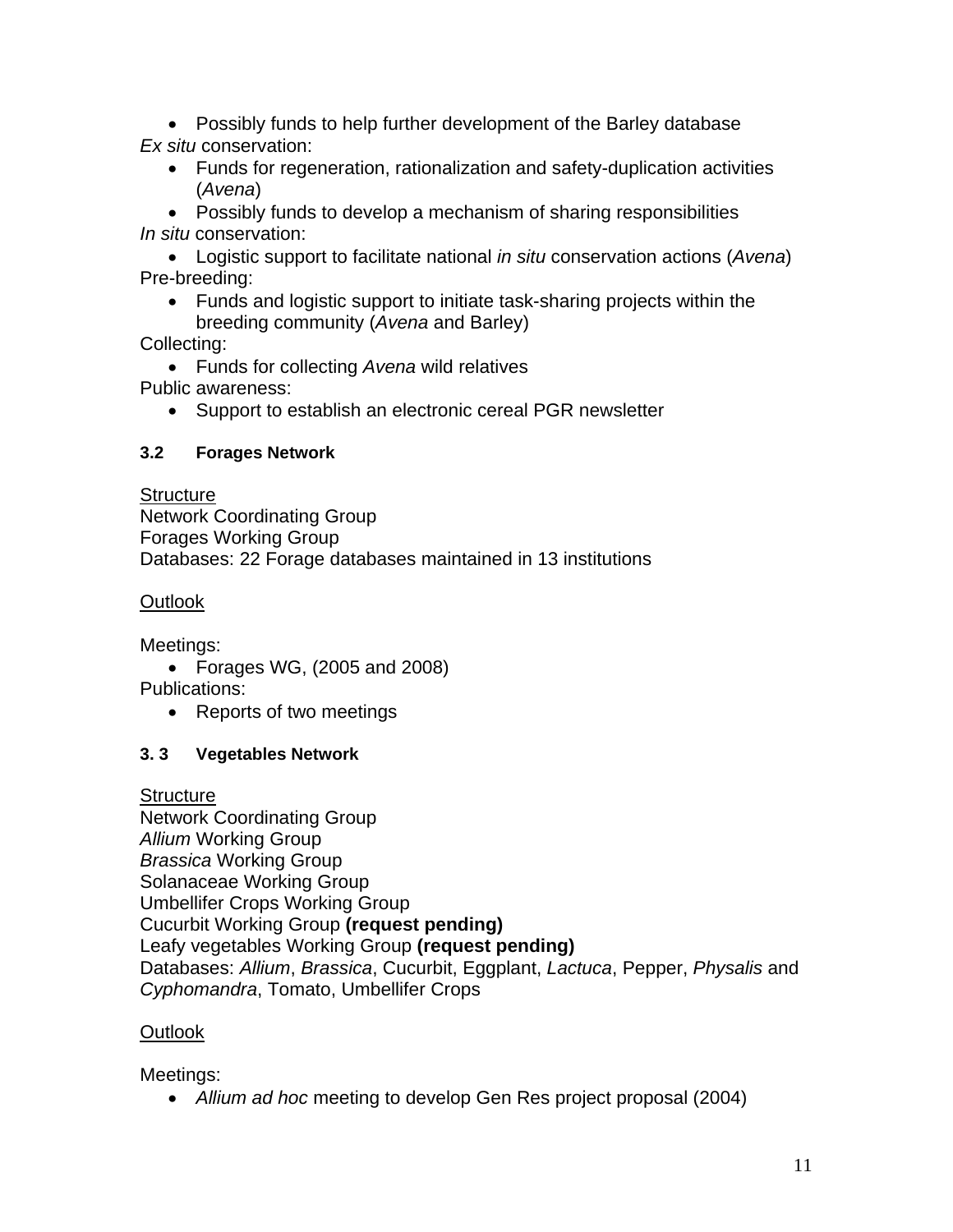- *Brassica ad hoc* meeting to develop Gen Res project proposal (2004)
- Umbellifer crops ad hoc meeting to develop Gen Res project proposal (2004)
- Solanaceae WG, jointly with Gen Res project (2004 with Phase VI funds)
- *Brassica ad hoc* meetings to further inclusion of characterization data into the database and to facilitate a rationalization process through duplicate tracing (2005, 2006)
- *Allium* WG meeting (2006)
- Umbellifer crops WG meeting (2006)
- Solanaceae WG (2007)

Documentation:

- Logistic support to trace duplicates through passport data (*Brassica*)
- Logistic support to merge all data using multi-crop descriptor format (Solanaceae databases)
- Logistic and technical support to establish a standard taxonomy (Solanaceae)

Sharing of responsibilities:

• Fund raising and/or technical involvement to kick start the creation of an *Allium* Conservation Consortium

Wild relatives:

• Logistic support to prepare a questionnaire to get a general overview of the situation (*Brassica*)

Policy:

• Logistic and technical support to clarify issues related to legislation on exchange of PGR

## **3.4 Grain Legumes Network**

**Structure** 

Network Coordinating Group Grain Legumes Working Group Databases: *Arachis*, Cicer, *Glycine*, *Lens*, *Lupinus*, *Phaseolus*, *Vicia faba*, *Vigna*

**Outlook** 

To be completed

## **3.5 Fruit Network**

**Structure** Network Coordinating Group *Malus/Pyrus* Working Group *Prunus* Working Group *Vitis* Working Group Databases: *Malus*, *Pyrus*, *Prunus*, *Vitis*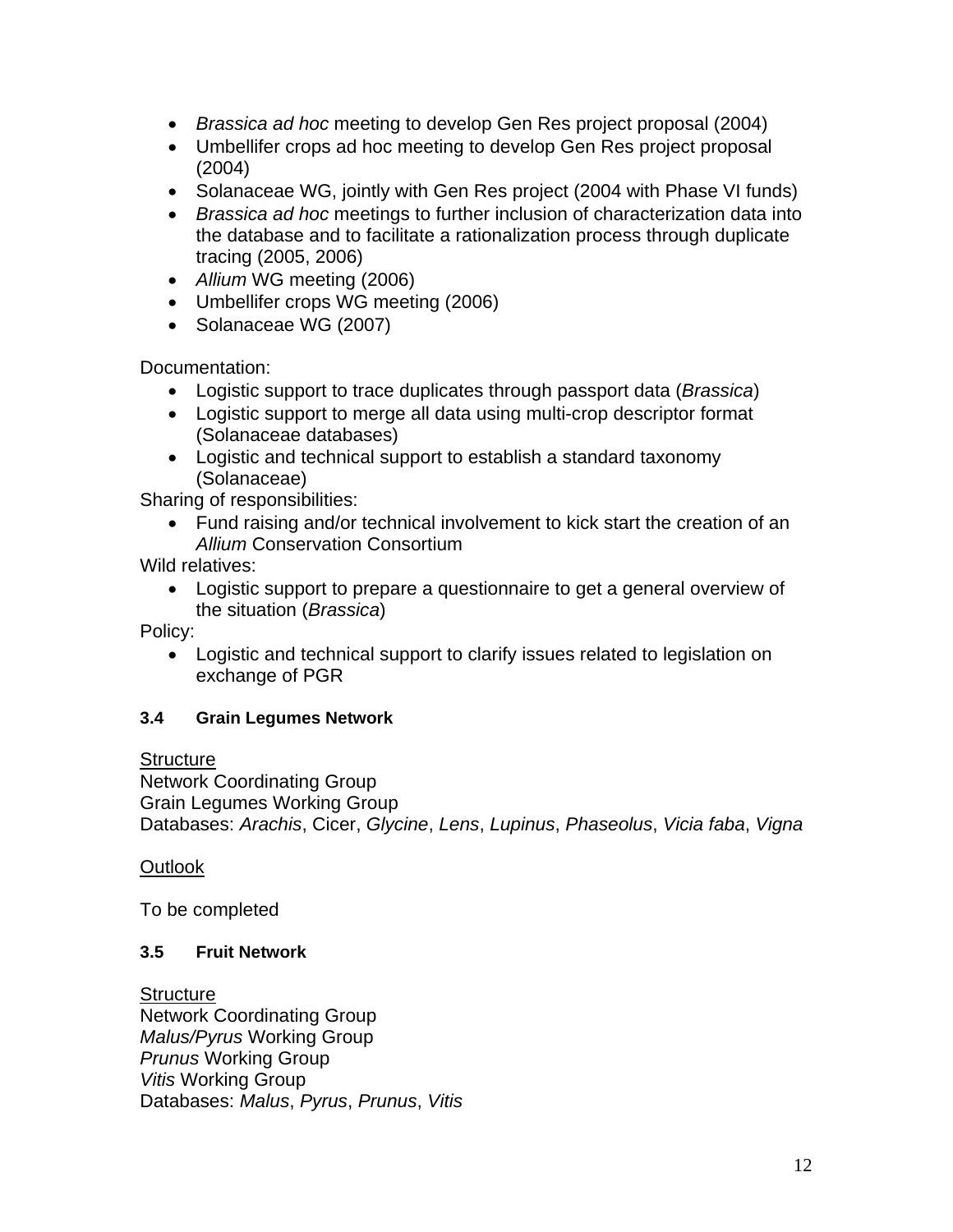# **Outlook**

Meetings:

- *Malus/Pyrus* WG two meetings (2005, 2007)
- *Prunus* WG two meetings, one jointly with Eucarpia Fruit Breeding Symposium (2005, 2007)
- Fruit Network meeting devoted to specific common topics (2006)
- *Vitis* WG (2005 or 2006)

Publications:

• Funds to prepare a catalogue of European *Vitis* cultivars Documentation:

• Logistic support and funds for joint meeting with EUFORGEN noble hardwoods network in order to include wild relatives data into the Databases

Characterization/evaluation:

• Logistic support to apply for funding for a new Gen Res project and to define common minimum descriptors (*Malus/Pyrus*)

*Ex situ* conservation / Sharing responsibilities:

- Logistic support to implement a decentralized *Malus* and *Pyrus* collection
- Documentation support to study strategies for long-term conservation Collecting:

• Logistic support to apply for funds for a collecting mission Raising awareness:

• Funds, logistic and technical support to elaborate leaflets on fruit diversity for children and other PA material

# **3.6 Industrial Crops and Potato Network**

**Structure** 

Network Coordinating Group *Beta* Working Group Potato Working Group Fibre crops (request pending) Databases: *Beta*, Flax, Hemp, Potato-cultivated, Potato-wild bearing tubers.

# **Outlook**

Meetings:

- *Beta* WG meeting, jointly with World *Beta* Network (2005)
- Potato WG meeting, jointly with EAPR triennial conference (2005) Documentation:
	- Search for funding to analyze *Beta* characterization data with GIS software
	- Support to update Descriptors for *Beta*

Publications: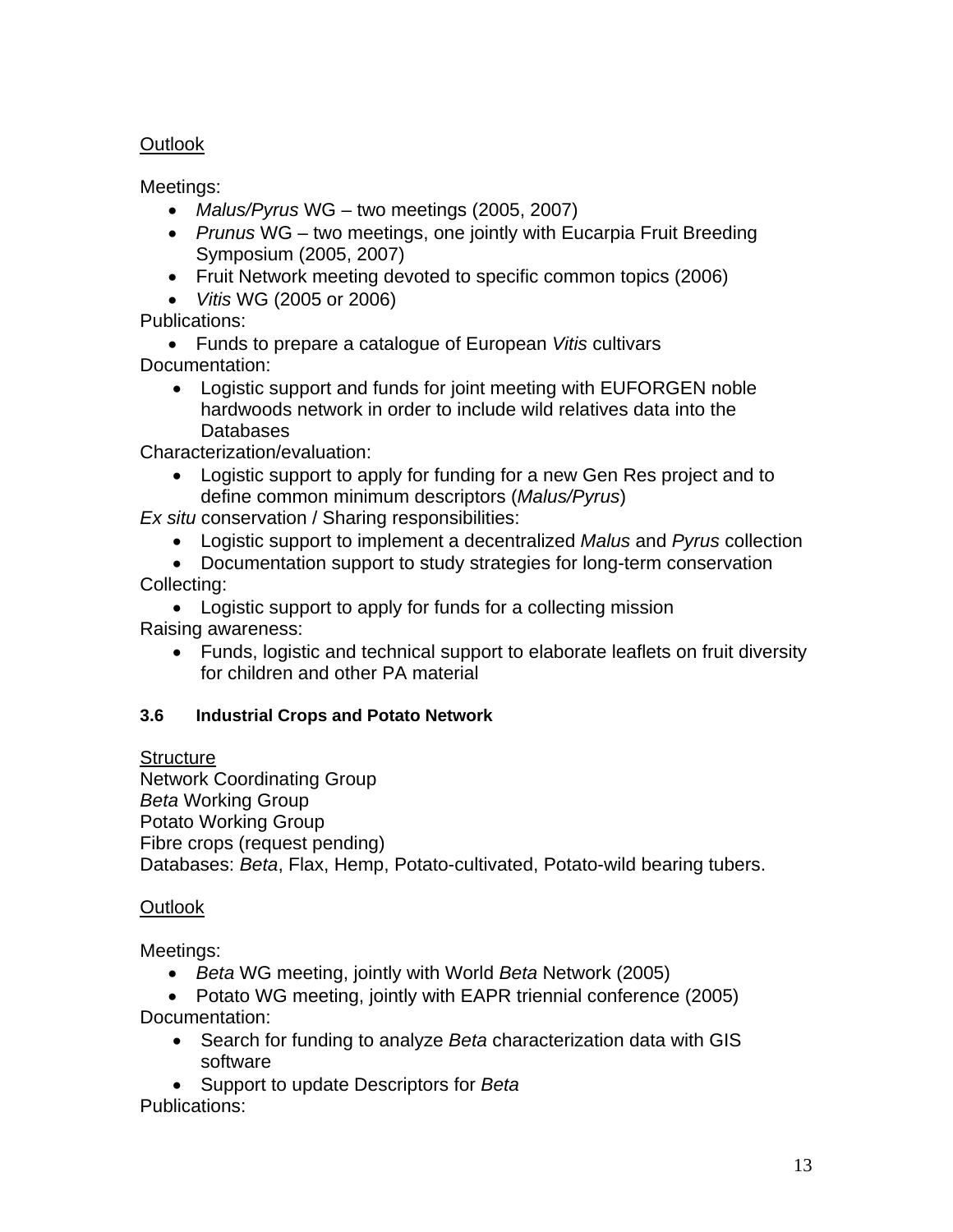• Technical support for publishing on the web *Beta* seed production procedures

# **3.7 Minor Crops Network**

## **Structure**

Network Coordinating Group Medicinal and Aromatic Plants Working Group Databases: *Ribes* and *Rubus*

# **Outlook**

Meetings:

• MAP WG – two meetings (2004 and 2007)

Sharing responsibilities:

• Logistic support to facilitate collaboration between national programmes and for the preparation of a collaborative project proposal

# **3.8 Information and Documentation Network**

**Structure** 

39 National Focal Points for National Inventories 50 Central Crop Database managers ICT Advisory group (former Internet group) EURISCO Advisory group Documentation Support Centres Projects (EPGRIS, PGR Forum, etc.) Temporary ad hoc group on taxonomy National Inventories (NI) European Search Catalogue (EURISCO) European Central Crop Databases (ECCDB) ECP/GR Listserver ECP/GR website Publications

# Outlook

Meetings:

- National Inventory Focal Points (2006)
- National Inventory Focal Points and ECCDB managers (2008)
- EURISCO Advisory Group two meetings (2004 and 2005)
- *Ad hoc* meeting on taxonomy (2004)
- Joint workshop of ECP/GR and bioinformatics experts (2005)

EURISCO:

• Funds and Technical support to maintain and further develop EURISCO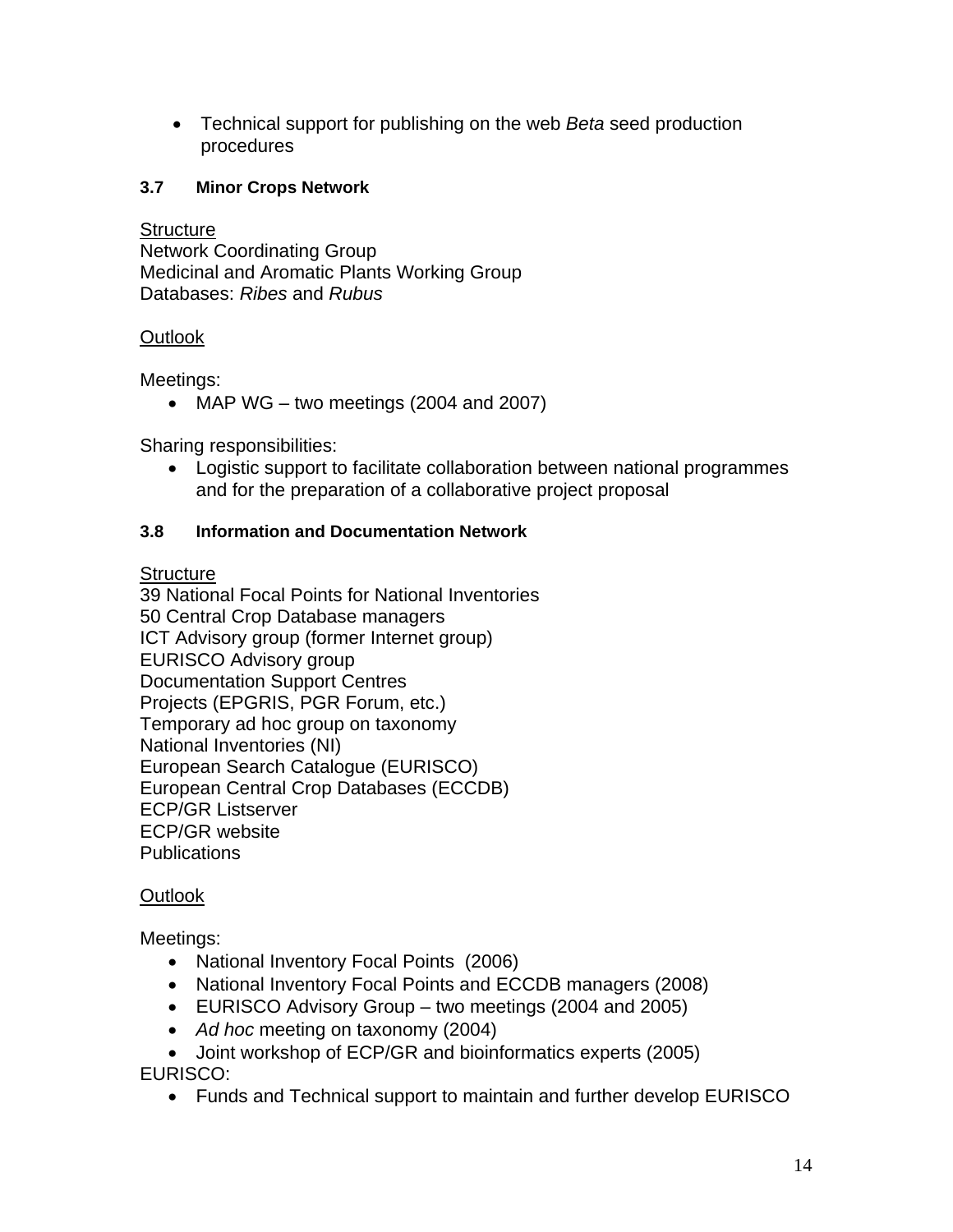• Ensure renewal of nominations of National Focal Points by National Coordinators

ECP/GR Web-site:

• Funds and technical support to update web site, including toolkits, training material, online publications, etc.

# **3.9** *In situ* **and On-farm conservation network**

# **Structure**

Task Force on Wild species conservation in genetic reserves Task Force on On-farm conservation and management

# **Outlook**

Meetings:

- Meeting of the two task forces, jointly with PGRForum (2004)
- Meeting of European PGRFA NGO Association (2005)
- PGR / Botanic Garden community meeting (2005)
- PGR / European Protected Areas community meeting (2006?)

Project development:

• Technical support to submit project grants (on-farm, wild relatives, documentation)

Publications:

• Funds, logistic and technical support to maintain a dedicated page on the ECP/GR web site

Public awareness:

- Funds, logistic and technical support to establish an "*In situ* newsletter" to be published on the ECP/GR Web pages
- Funds and support in establishing closer relationship between gene banks and the *in situ* community

## **3.10 Inter-regional cooperation Network**

# **Structure**

Task Force on Inter-regional cooperation

# Outlook

Meetings:

• Logistic and technical support to organize follow-up meetings between European and African PGR networks (2005 – 2006)

Documentation:

• Limited funds for travel and technical support to follow up collaboration with African networks on the establishment of national inventories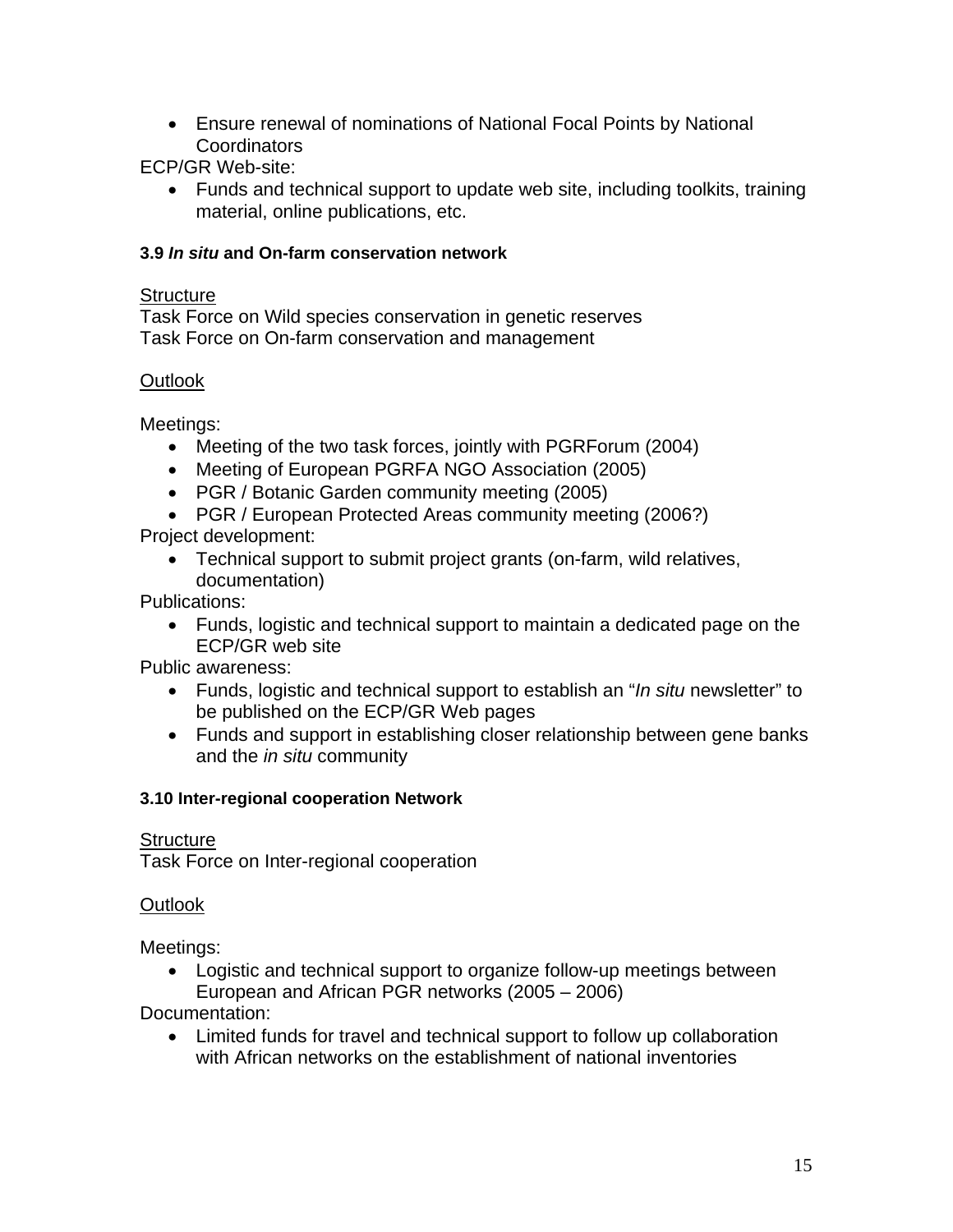Policy:

• Limited funds for travel and technical support to follow up

recommendations of the African/European Legal and Policy Workshop On-Farm:

• Technical support to revisit options for an inter-regional workshop Project proposals:

• Limited funds for travel to develop joint project proposals between AFR/EUR networks

Shared priorities:

• Logistic support to collaborate with PGR networks from other regions, notably Central America, and Central and West Asia and North Africa (CWANA)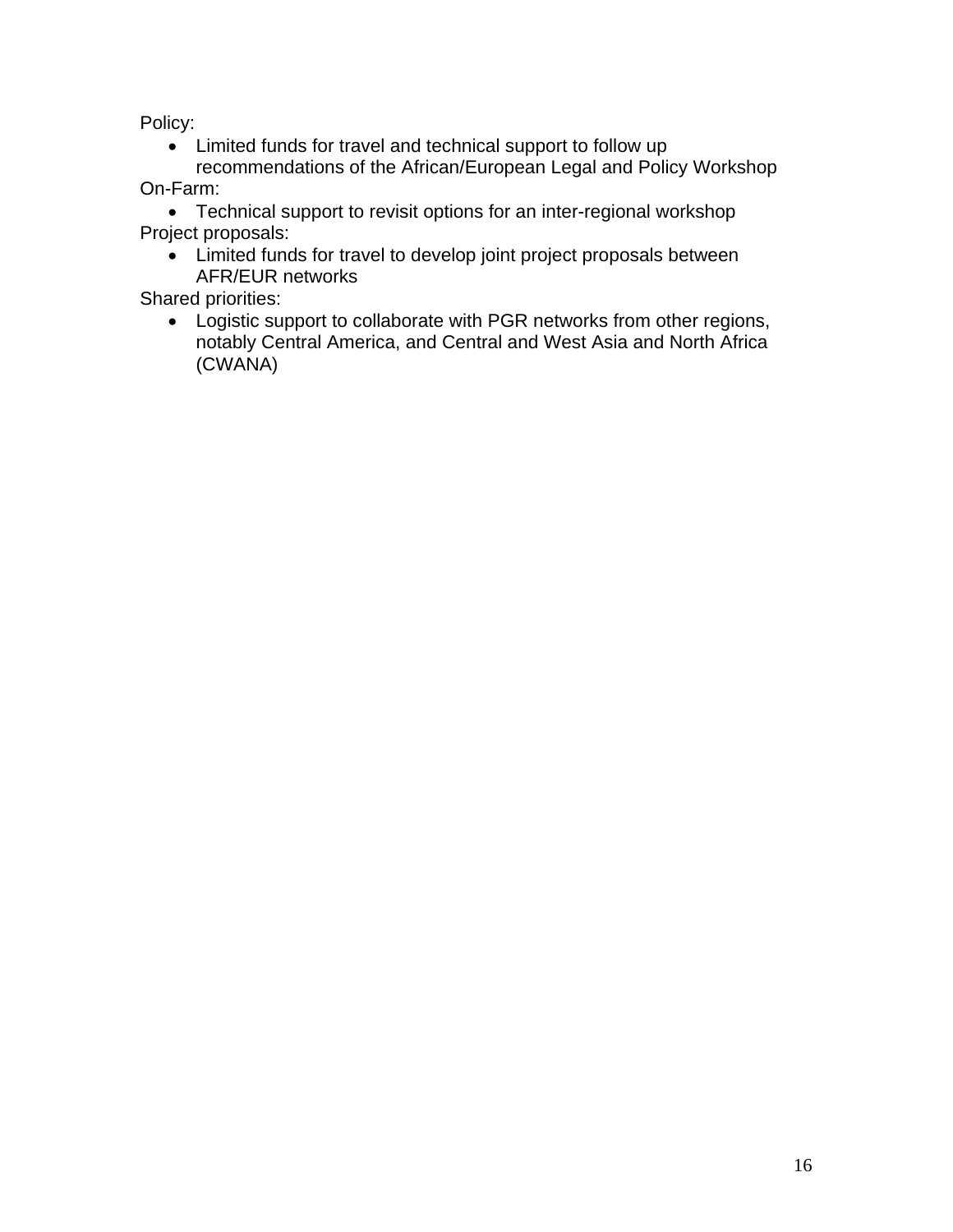# **4. Financial situation**

### **4.1 Final balance for Phase V**

During Phase VI, all outstanding contributions related to Phase V were regularly paid by the member countries. As mentioned in the financial report of 2002, Phase V was concluded with a positive financial balance of US\$ 1,546.

### **4.2 Contributions received for Phase VI**

Total contributions received for Phase VI amount to US\$ 1,587,909. The Steering Committee decided to convert into Euro the value of the annual contributions, starting with 2002. The UN exchange rates for January 2002 (1 US\$ =  $1.136$ ) Euro) and January 2003 (1 US\$ =  $0.958$  Euro) were used to establish the value in Euro of the respective annual contributions. Due to the increasing strength of the Euro against the Dollar in the past two years, the financial balance of ECP/GR, which is still reported in Dollar currency for Phase VI, registered a positive exchange rate gain of US\$ 24,714 (see Table 1).

Outstanding contributions, as of 30 September 2003, amount to US\$ 190,591. These are due in US\$ for the years 1999 – 2001 and in Euro for the years 2002 and 2003. Considering the agreed value in Euro, the total outstanding is therefore US\$ 6,000 + Euro 167,112 (see Table 2).

Module contributions were additionally received during Phase VI for a total of US \$ 38,246. These were all earmarked to "Cooperation with EU-funded project" and were spent for this purpose, with a positive final balance of US\$ 1,985 (See Table 1 and 4).

## **4.3 Expenditures**

The estimate total expenditure of Phase VI amount to US\$ 1,643,661, with a negative balance of US\$ 55,752 as a difference between expenses and contributions received (Table 3).

An excess expenditure of US\$ 75,846 was made for Secretarial support, mainly covering the cost of scientific assistant support. This deficit was balanced by the following savings and other incomes:

| Savings/Incomes                    | US\$   |
|------------------------------------|--------|
| <b>ECP/GR Coordinator</b>          | 14,864 |
| Official travel                    | 11,694 |
| <b>Steering Committee meetings</b> | 9,759  |
| European Internet Platform         | 12,330 |
| <b>Newsletter</b>                  | 939    |
| Exchange rate gains                | 24,714 |
| Phase V contribution               | 1,546  |
| <b>TOTAL</b>                       | 75,846 |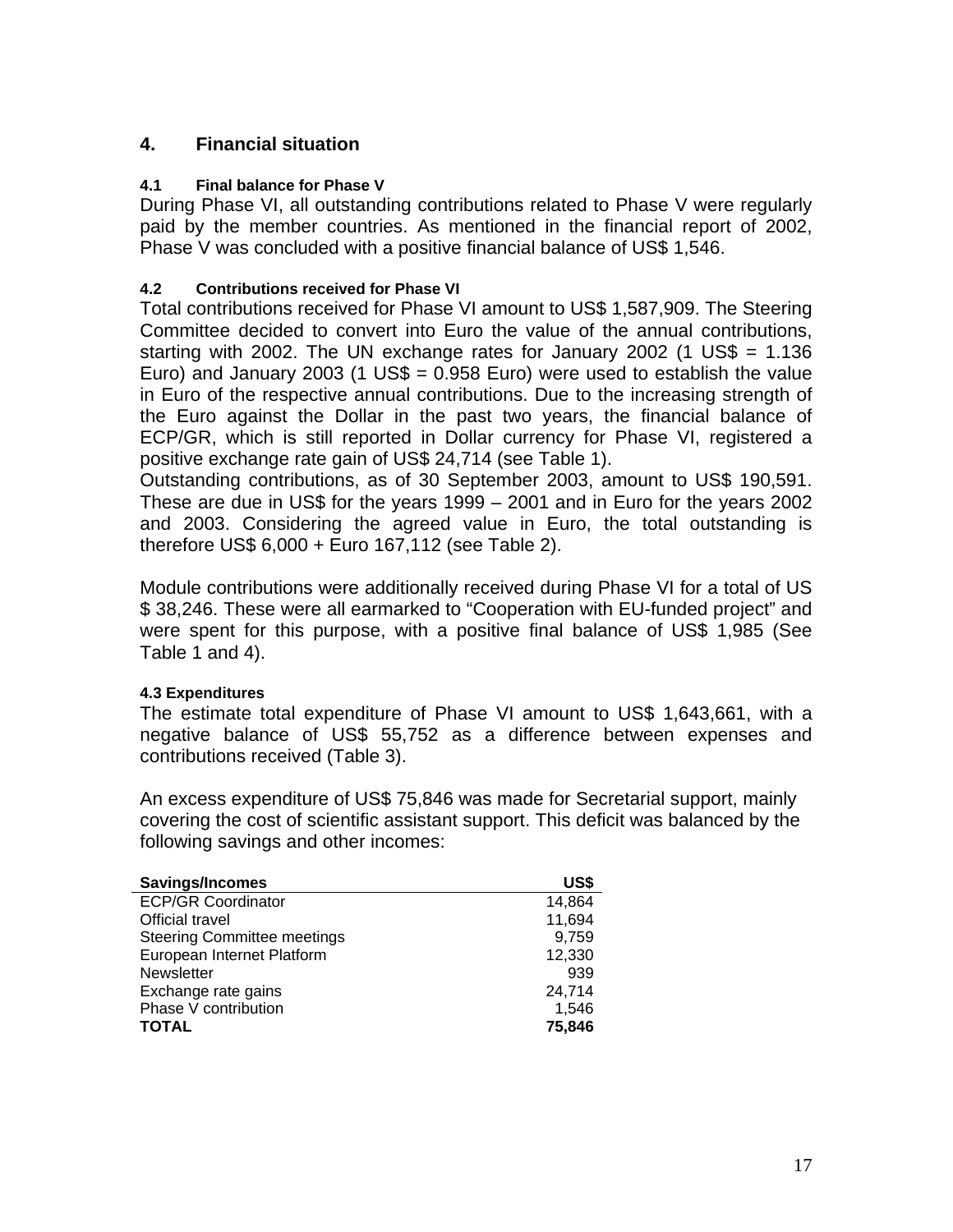Regarding Network operations, expenditures originally budgeted for US\$ 84,826 were not made (See Table 3). These roughly correspond to the following network operations that were not carried out:

| <b>Item</b>                              | <b>Budgeted US\$</b> |
|------------------------------------------|----------------------|
| Minor Crops Network meeting              | 30,000               |
| Solanaceae joint meetings with EGGNET    | 10,000               |
| Grain legumes ad hoc workshop on         | 5,819                |
| allogamous species                       |                      |
| NGO project (On-farm conservation)       | 5,000                |
| On-farm / In situ task force meetings    | 14,000               |
| Remaining availability for Documentation | 20,000               |
| and information actions                  |                      |
| <b>TOTAL</b>                             | 84.819               |

Provided outstanding contributions for Phase VI are received in the next few months, the above-mentioned funds could be re-allocated for the same or different network operations to be carried out during Phase VII.

Regarding publications, US\$ 32,737 was unspent, but these funds remain allocated, provided agreement of the Steering Committee, to the finalization of the following meeting report publications under preparation:

- $\bullet$  2<sup>nd</sup> Potato WG meeting;
- 2<sup>nd</sup> *Beta* WG meeting;
- Ad hoc *Arachis* workshop
- $\bullet$  8<sup>th</sup> Forages WG meeting
- 1<sup>st</sup> *Vitis* WG meeting
- 6th *Prunus* WG meeting
- $\bullet$  1<sup>st</sup> Vegetables network meeting
- $\bullet$  1<sup>st</sup> Cereals network meeting
- EPGRIS final conference, jointly with ECP/GR Documentations and Information Network.

Lorenzo Maggioni ECP/GR Coordinator

Rome, 10 October 2003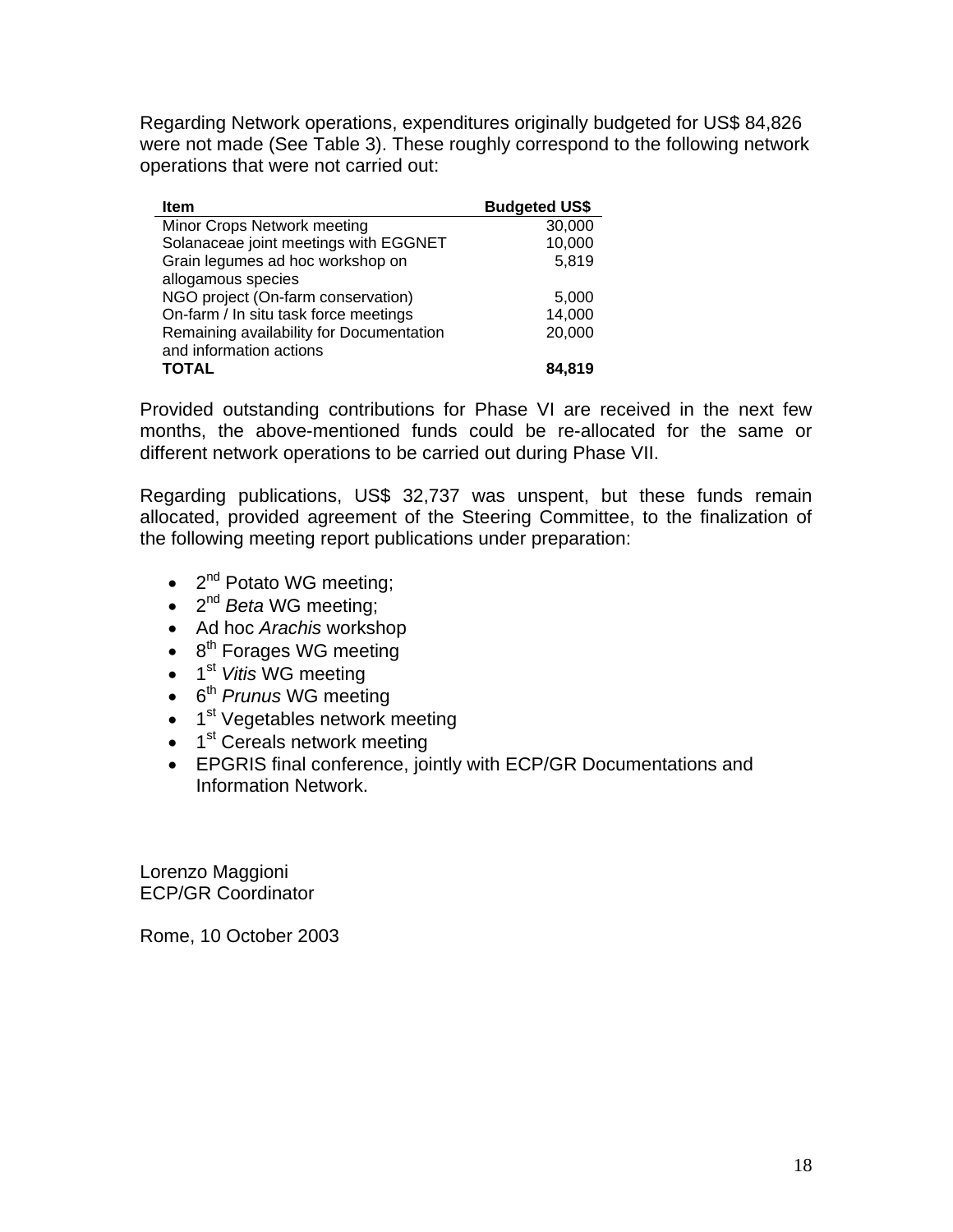# **Appendix 1** - **Publications**

The following publications have been produced during Phase VI by ECP/GR. These can be obtained free of charge from IPGRI's Regional Office for Europe or downloaded from: :

http://www.ipgri.cgiar.org/networks/ecpgr/meetings/pastmeeting.asp.

- Report of the seventh meeting of the Steering Committee, Braunschweig, Germany, June/July 1998.
- Report of the fifth meeting of a Working Group on Barley, held in Alterode/Gatersleben, Germany, July 1997;
- Report of an ad hoc workshop on Umbellifer crops, held in Krakow, Poland, August 1997;
- Report of an extraordinary meeting of the *Brassica* Working Group, held in Rennes, France, September 1997;
- Report of the sixth meeting of a Working Group on *Allium*, held in Plovdiv, Bulgaria, October 1997;
- Report of an Extraordinary Meeting of the *Prunus* Working Group and the Second Coordination meeting of the Project Gen Res 61, held in Zaragoza, Spain, November 1997;
- Report of the fifth meeting of a Working Group on *Avena* held in Vilnius, Lithuania, May 1998;
- Proceedings of the European Symposium on the Implementation of the Global Plan of Action, held in Braunschweig, Germany, June/July 1998;
- Report of an Extraordinary Meeting of the *Prunus* Working Group and the Third Coordination meeting of the Project Gen Res 61, held in Rheinfelden, Switzerland, December 1998;
- Prunus Genetic Resources Newsletter No. 4 of the ECP/GR *Prunus* Working Group (compiled at Fruit Growing Station Valcea, Romania);
- Report of the second meeting of the Working Group on Grain Legumes, Norwich, United Kingdom, October 1998;
- Report of the Minor Crops Network Coordinating Group meeting, Turku, Finland, June 1999;
- Report of the first meeting of the Working Group on *Beta*, Bury St Edmunds, United Kingdom, September 1999;
- Report of the seventh meeting of the Working Group on Forages, Elvas, Portugal, November 1999;
- Report of the joint meeting of a Task Force on Wild Species Conservation in Genetic Reserves and a Task Force on On-Farm Conservation and Management, Isola Polvese, Italy, May 2000;
- Report of the Vegetables Network Coordinating Group meeting, Vila Real, Portugal, May 2000;
- "Importance of Vegetables and their *ex situ* Conservation in Europe", a collection of tables and data compiled from FAO and IPGRI sources.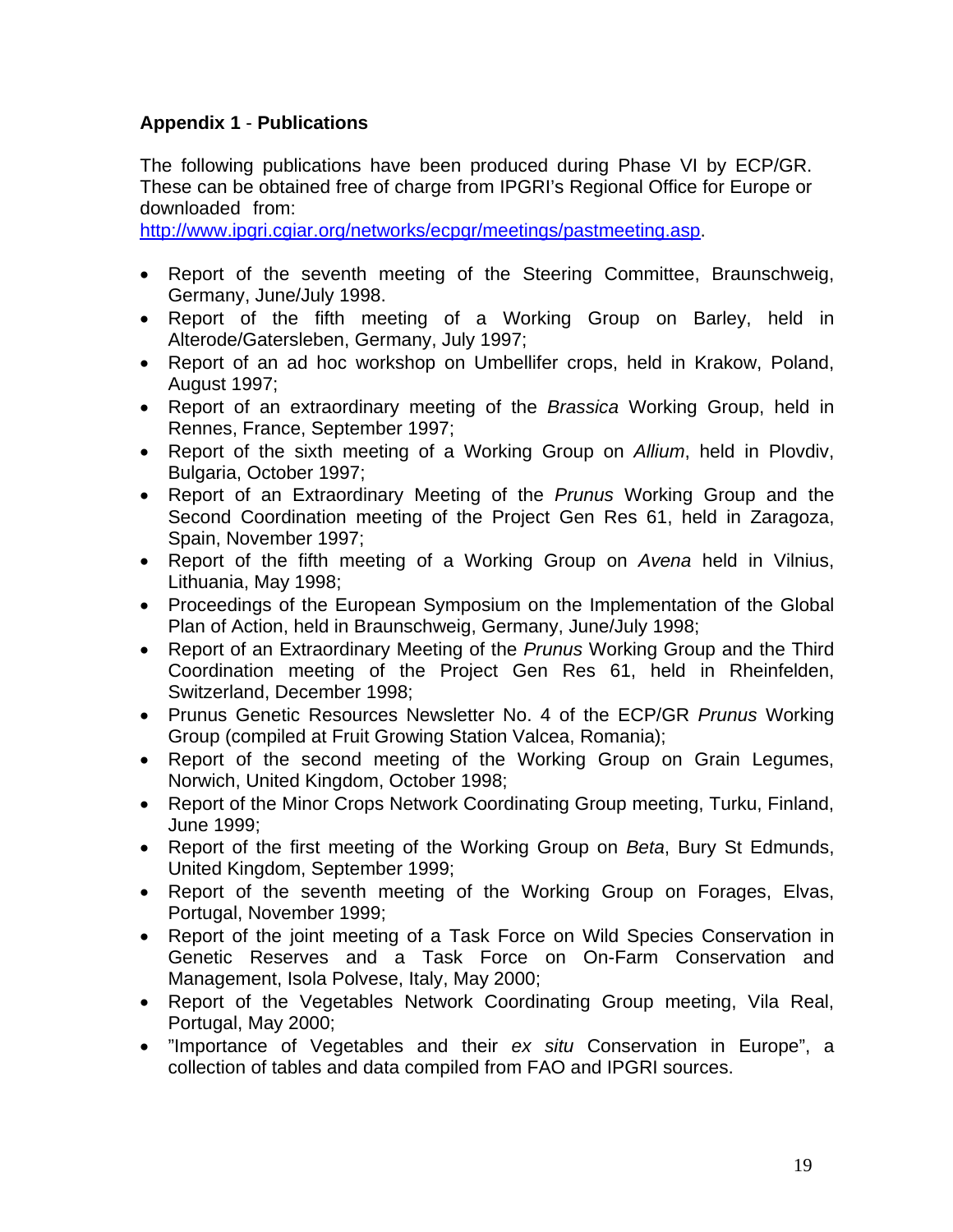- Report of the meeting of the Cereals Network Coordinating Group, Radzików, Poland, July 2000;
- Report of the sixth meeting of the Working Group on Barley, Salsomaggiore, Italy, December 2000;
- Report of the first meeting of the Working Group on Potato, Wageningen, the Netherlands, March 2000;
- IPGRI descriptors for Allium, 2001;
- Report of an *ad hoc* meeting on vegetatively propagated *Allium*, Gatersleben, Germany, May 2001;
- Report of the third meeting of the Working Group on Grain Legumes, Kraków, Poland, July 2001;
- Report of the eighth meeting of the Steering Committee, St. Petersburg, Russian Federation, October 2001;
- Report of the first meeting of the Working Group on Wheat, Prague, Czech Republic, November 2001;
- Report of an *ad hoc* meeting on Flax genetic resources, Prague, Czech Republic, December 2001;
- Report of an *ad hoc* meeting on Cucurbit genetic resources, Adana, Turkey, January 2002;
- Report of an extraordinary meeting of the Working Group on *Brassica*, Vila Real, Portugal, February 2002;
- Solanaceae genetic resources in Europe. Report of two meetings 21 September 2001, Nijmegen, The Netherlands / 22 May 2003, Skierniewice, Poland.

Electronic documents:

- Report of a preparatory meeting of the Vegetables Network Coordinating Group, held in Rome, Italy, May 1999;
- Internet Advisory Group meeting, held in Rome, Italy, August 1999;
- Report of the meeting of the Industrial Crops Network Coordinating Group, held in Bury St Edmunds, United Kingdom, September 1999;
- Terms of reference and logframe of the Inter-regional cooperation Task Force, meeting held in Florence, Italy, October 1999;
- Report of the meeting of the Fruit Network Coordinating Group, held in Gembloux, Belgium, October 1999;
- Report of the meeting of the Forages Network Coordinating Group, held in Elvas, Portugal, November 1999.Report of an ad hoc meeting of a Beta core collection Task Force, held in Capelle-en-Pévèle, France, September 2000;
- Report of the second meeting of the Inter-regional Cooperation Task Force, 11-12 May, 2001, Prague, Czech Republic;
- Report of the second meeting of the Industrial Crops and Potato Network Coordinating Group, held in Bologna, Italy, October 2002.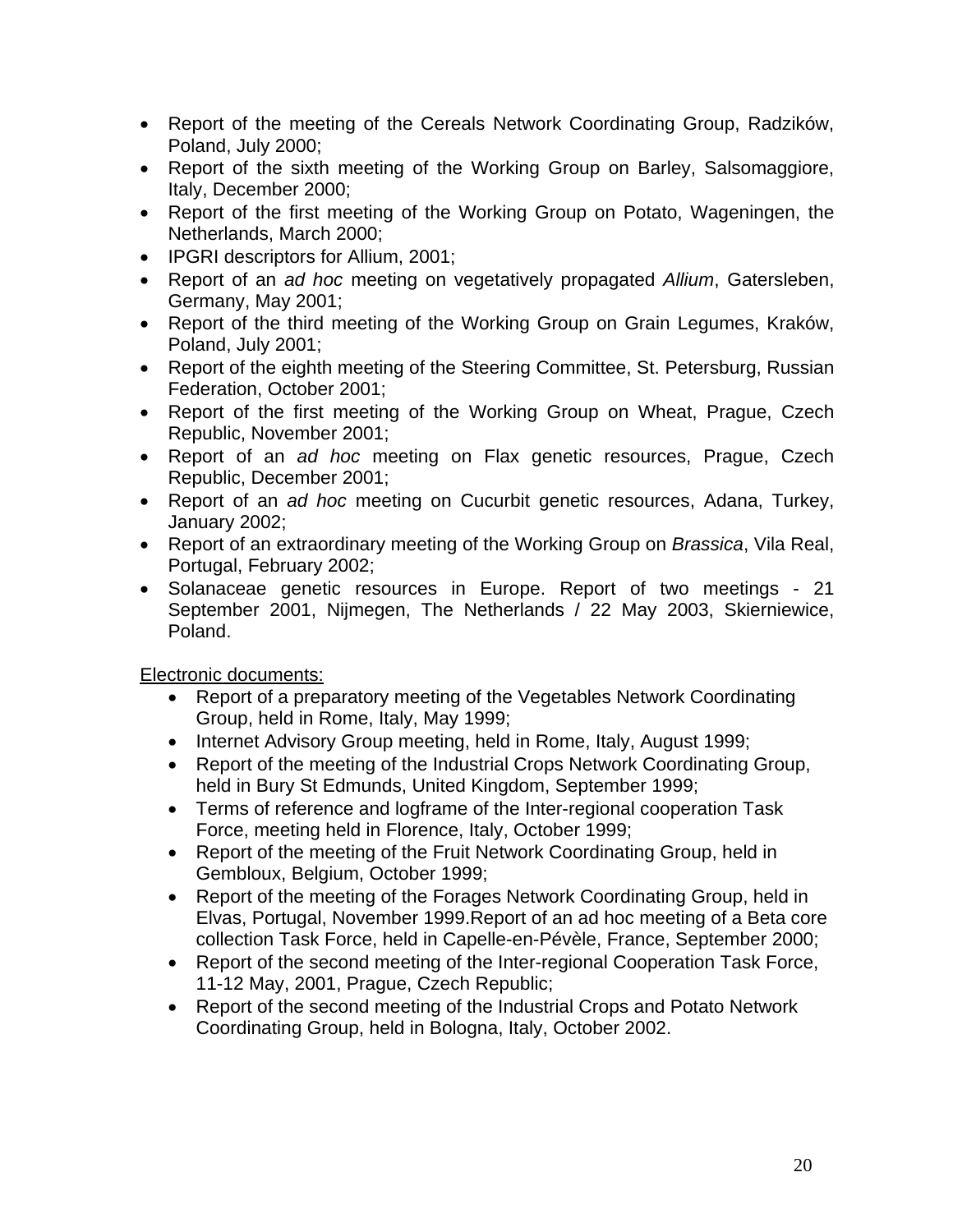Publications in preparation:

- Report of the second meeting of the Working Group on *Malus/Pyrus*, Dresden Pillnitz, Germany, May 2002;
- Report of the second meeting of the Working Group on Potato, Hamburg, Germany, July 2002;
- Report of the first meeting of the Working Group on Medicinal and Aromatic Plants, Gozd Martuljek, Slovenia, September 2002;
- Report of the second meeting of the Working Group on *Beta*, jointly with the World *Beta* Network meeting, Bologna, Italy, October 2002;
- Report of an *ad hoc* meeting on *Arachis* genetic resources, Bulgaria, November 2002;
- Report of the eighth meeting of the Working Group on Forages, Linz, Austria, March 2003;
- Report of a Vegetables Network and *ad hoc* Leafy Vegetables meeting, Skierniewice, Poland, May 2003;
- Report of the first meeting of the Working Group on *Vitis*, Palic, Serbia and Montenegro, June 2003;
- Report of the sixth meeting of the Working Group on *Prunus,* Budapest, Hungary, June 2003;
- Report of a Cereals Network meeting, Yerevan, Armenia, July 2003;
- Report of the final EPGRIS conference, jointly organized with the ECP/GR Documentation and Information Network, Prague, September 2003.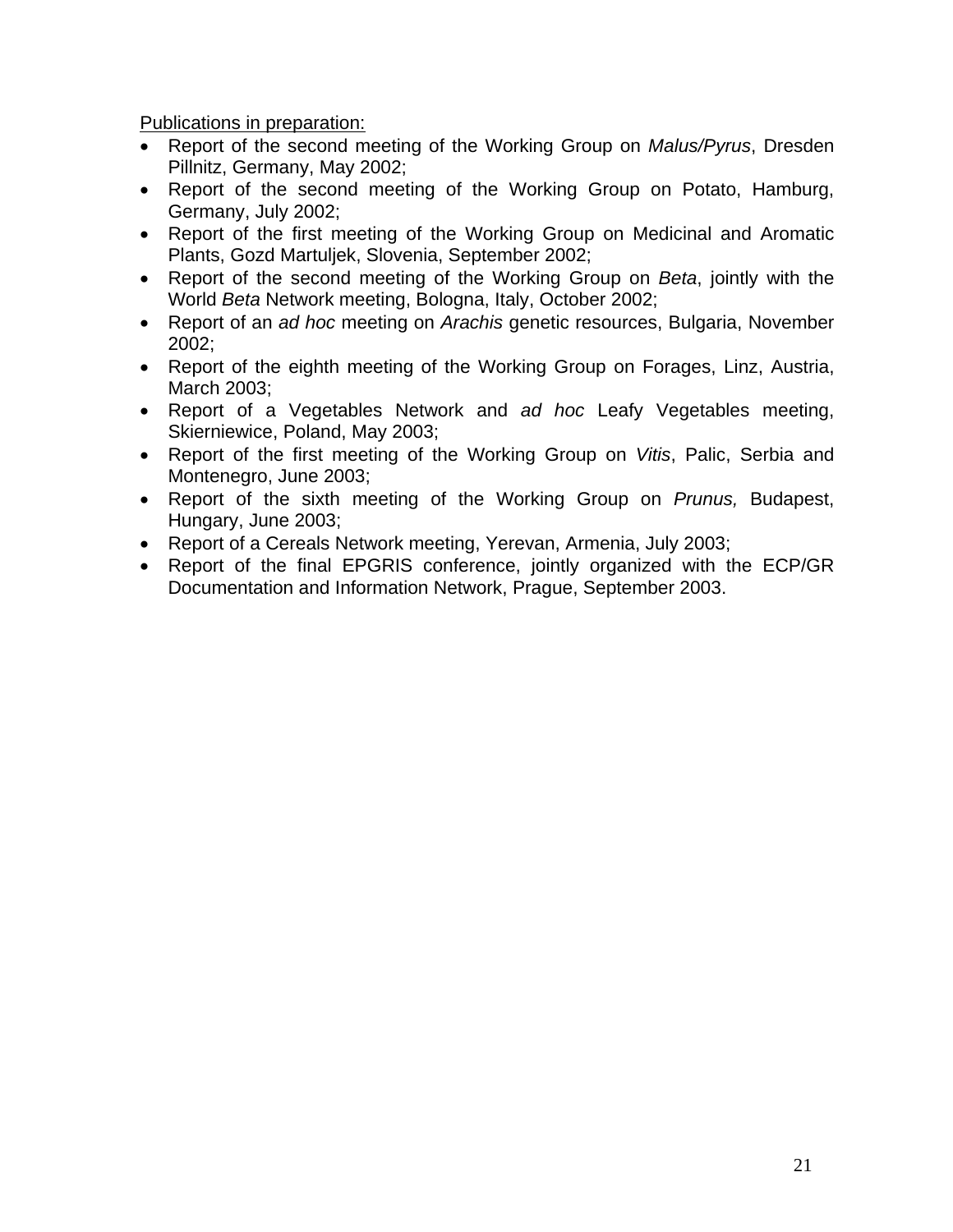### **Appendix 2 – List of ECP/GR meetings held between January 1999 and September 2003**

| <b>Steering Committee</b><br>St. Petersburg, Russian<br>8th Steering Committee meeting<br>14-17 Oct 2001<br>Federation<br><b>Cereals Network</b><br>Ad hoc Cereals Network<br>7-8 July 2000<br>Radzików, Poland<br>Coordinating Group meeting<br>6th Barley Working Group meeting<br>3-6 December 2000<br>Salsomaggiore, Italy<br>8-10 November<br>1st Wheat Working Group meeting<br>Prague, Czech Republic<br>2001<br><b>Forages Network</b><br>1st Forages Network Coordinating<br>Elvas, Portugal<br>17 November 1999<br>Group meeting<br>18-20 November<br>7th Forages Working Group meeting<br>Elvas, Portugal<br>1999<br>10-12 April 2003<br>Linz, Austria<br>8th Forages Working Group meeting<br><b>Vegetables Network</b><br>Preparatory meeting for the<br><b>Vegetables Network Coordinating</b><br>Rome, Italy<br>7 May 1999<br>Group<br>Ad hoc Vegetables Network<br>Vila Real, Portugal<br>26-27 May 2000<br>Coordinating Group meeting<br>Ad hoc meeting on vegetatively<br>Gatersleben, Germany<br>21-22 May 2001<br>propagated Alliums<br>Extraordinary Brassica Working<br>Vila Real, Portugal<br>8-9 February 2002<br>group meeting<br>Ad hoc meeting on Umbellifer<br>23 November 2003<br>Edinburgh, United Kingdom<br>genetic resources<br>Ad hoc meeting on Solanaceae<br>Nijmegen, The Netherlands<br>21 September 2001<br>genetic resources<br>Ad hoc meeting on Cucurbit genetic<br>17-19 January<br>Adana, Turkey<br>2002<br>resources<br>Ad hoc meeting on Leafy<br>Vegetables and Vegetables Network<br>Skierniewice, Poland<br>22-24 May 2003<br>meeting<br><b>Grain Legumes Network</b><br>3rd Grain Legumes Working Group<br>Kraków, Poland<br>5-7 July 2001<br>meeting<br>15-16 November<br>Ad hoc meeting on Arachis genetic<br>Plovdiv, Bulgaria<br>2002<br>resources<br><b>Fruit Network</b><br>1st Fruit Network Coordinating<br>Gembloux, Belgium<br>7 November 1999<br>Group meeting<br>2nd Malus/Pyrus Working Group<br>Dresden-Pillnitz, Germany<br>2-4 May 2002<br>meeting<br>1st Vitis Working Group meeting<br>Palic, Serbia and Montenegro<br>12-14 June 2003<br>6th Prunus Working Group meeting<br>20-21 June 2003<br>Budapest, Hungary<br><b>Minor Crops Network</b><br>Ad hoc Minor Crops Network<br>Turku, Finland<br>16 June 1999<br><b>Coordinating Group meeting</b><br>1st Medicinal and Aromatic Plants<br>12-14 September<br>Gozd Martuljek, Slovenia<br><b>Working Group meeting</b><br>2003 | <b>Meeting</b> | <b>Location</b> | <b>Date</b> |
|-------------------------------------------------------------------------------------------------------------------------------------------------------------------------------------------------------------------------------------------------------------------------------------------------------------------------------------------------------------------------------------------------------------------------------------------------------------------------------------------------------------------------------------------------------------------------------------------------------------------------------------------------------------------------------------------------------------------------------------------------------------------------------------------------------------------------------------------------------------------------------------------------------------------------------------------------------------------------------------------------------------------------------------------------------------------------------------------------------------------------------------------------------------------------------------------------------------------------------------------------------------------------------------------------------------------------------------------------------------------------------------------------------------------------------------------------------------------------------------------------------------------------------------------------------------------------------------------------------------------------------------------------------------------------------------------------------------------------------------------------------------------------------------------------------------------------------------------------------------------------------------------------------------------------------------------------------------------------------------------------------------------------------------------------------------------------------------------------------------------------------------------------------------------------------------------------------------------------------------------------------------------------------------------------------------------------------------------------------------------------------------------------------------------------------------------------------|----------------|-----------------|-------------|
|                                                                                                                                                                                                                                                                                                                                                                                                                                                                                                                                                                                                                                                                                                                                                                                                                                                                                                                                                                                                                                                                                                                                                                                                                                                                                                                                                                                                                                                                                                                                                                                                                                                                                                                                                                                                                                                                                                                                                                                                                                                                                                                                                                                                                                                                                                                                                                                                                                                       |                |                 |             |
|                                                                                                                                                                                                                                                                                                                                                                                                                                                                                                                                                                                                                                                                                                                                                                                                                                                                                                                                                                                                                                                                                                                                                                                                                                                                                                                                                                                                                                                                                                                                                                                                                                                                                                                                                                                                                                                                                                                                                                                                                                                                                                                                                                                                                                                                                                                                                                                                                                                       |                |                 |             |
|                                                                                                                                                                                                                                                                                                                                                                                                                                                                                                                                                                                                                                                                                                                                                                                                                                                                                                                                                                                                                                                                                                                                                                                                                                                                                                                                                                                                                                                                                                                                                                                                                                                                                                                                                                                                                                                                                                                                                                                                                                                                                                                                                                                                                                                                                                                                                                                                                                                       |                |                 |             |
|                                                                                                                                                                                                                                                                                                                                                                                                                                                                                                                                                                                                                                                                                                                                                                                                                                                                                                                                                                                                                                                                                                                                                                                                                                                                                                                                                                                                                                                                                                                                                                                                                                                                                                                                                                                                                                                                                                                                                                                                                                                                                                                                                                                                                                                                                                                                                                                                                                                       |                |                 |             |
|                                                                                                                                                                                                                                                                                                                                                                                                                                                                                                                                                                                                                                                                                                                                                                                                                                                                                                                                                                                                                                                                                                                                                                                                                                                                                                                                                                                                                                                                                                                                                                                                                                                                                                                                                                                                                                                                                                                                                                                                                                                                                                                                                                                                                                                                                                                                                                                                                                                       |                |                 |             |
|                                                                                                                                                                                                                                                                                                                                                                                                                                                                                                                                                                                                                                                                                                                                                                                                                                                                                                                                                                                                                                                                                                                                                                                                                                                                                                                                                                                                                                                                                                                                                                                                                                                                                                                                                                                                                                                                                                                                                                                                                                                                                                                                                                                                                                                                                                                                                                                                                                                       |                |                 |             |
|                                                                                                                                                                                                                                                                                                                                                                                                                                                                                                                                                                                                                                                                                                                                                                                                                                                                                                                                                                                                                                                                                                                                                                                                                                                                                                                                                                                                                                                                                                                                                                                                                                                                                                                                                                                                                                                                                                                                                                                                                                                                                                                                                                                                                                                                                                                                                                                                                                                       |                |                 |             |
|                                                                                                                                                                                                                                                                                                                                                                                                                                                                                                                                                                                                                                                                                                                                                                                                                                                                                                                                                                                                                                                                                                                                                                                                                                                                                                                                                                                                                                                                                                                                                                                                                                                                                                                                                                                                                                                                                                                                                                                                                                                                                                                                                                                                                                                                                                                                                                                                                                                       |                |                 |             |
|                                                                                                                                                                                                                                                                                                                                                                                                                                                                                                                                                                                                                                                                                                                                                                                                                                                                                                                                                                                                                                                                                                                                                                                                                                                                                                                                                                                                                                                                                                                                                                                                                                                                                                                                                                                                                                                                                                                                                                                                                                                                                                                                                                                                                                                                                                                                                                                                                                                       |                |                 |             |
|                                                                                                                                                                                                                                                                                                                                                                                                                                                                                                                                                                                                                                                                                                                                                                                                                                                                                                                                                                                                                                                                                                                                                                                                                                                                                                                                                                                                                                                                                                                                                                                                                                                                                                                                                                                                                                                                                                                                                                                                                                                                                                                                                                                                                                                                                                                                                                                                                                                       |                |                 |             |
|                                                                                                                                                                                                                                                                                                                                                                                                                                                                                                                                                                                                                                                                                                                                                                                                                                                                                                                                                                                                                                                                                                                                                                                                                                                                                                                                                                                                                                                                                                                                                                                                                                                                                                                                                                                                                                                                                                                                                                                                                                                                                                                                                                                                                                                                                                                                                                                                                                                       |                |                 |             |
|                                                                                                                                                                                                                                                                                                                                                                                                                                                                                                                                                                                                                                                                                                                                                                                                                                                                                                                                                                                                                                                                                                                                                                                                                                                                                                                                                                                                                                                                                                                                                                                                                                                                                                                                                                                                                                                                                                                                                                                                                                                                                                                                                                                                                                                                                                                                                                                                                                                       |                |                 |             |
|                                                                                                                                                                                                                                                                                                                                                                                                                                                                                                                                                                                                                                                                                                                                                                                                                                                                                                                                                                                                                                                                                                                                                                                                                                                                                                                                                                                                                                                                                                                                                                                                                                                                                                                                                                                                                                                                                                                                                                                                                                                                                                                                                                                                                                                                                                                                                                                                                                                       |                |                 |             |
|                                                                                                                                                                                                                                                                                                                                                                                                                                                                                                                                                                                                                                                                                                                                                                                                                                                                                                                                                                                                                                                                                                                                                                                                                                                                                                                                                                                                                                                                                                                                                                                                                                                                                                                                                                                                                                                                                                                                                                                                                                                                                                                                                                                                                                                                                                                                                                                                                                                       |                |                 |             |
|                                                                                                                                                                                                                                                                                                                                                                                                                                                                                                                                                                                                                                                                                                                                                                                                                                                                                                                                                                                                                                                                                                                                                                                                                                                                                                                                                                                                                                                                                                                                                                                                                                                                                                                                                                                                                                                                                                                                                                                                                                                                                                                                                                                                                                                                                                                                                                                                                                                       |                |                 |             |
|                                                                                                                                                                                                                                                                                                                                                                                                                                                                                                                                                                                                                                                                                                                                                                                                                                                                                                                                                                                                                                                                                                                                                                                                                                                                                                                                                                                                                                                                                                                                                                                                                                                                                                                                                                                                                                                                                                                                                                                                                                                                                                                                                                                                                                                                                                                                                                                                                                                       |                |                 |             |
|                                                                                                                                                                                                                                                                                                                                                                                                                                                                                                                                                                                                                                                                                                                                                                                                                                                                                                                                                                                                                                                                                                                                                                                                                                                                                                                                                                                                                                                                                                                                                                                                                                                                                                                                                                                                                                                                                                                                                                                                                                                                                                                                                                                                                                                                                                                                                                                                                                                       |                |                 |             |
|                                                                                                                                                                                                                                                                                                                                                                                                                                                                                                                                                                                                                                                                                                                                                                                                                                                                                                                                                                                                                                                                                                                                                                                                                                                                                                                                                                                                                                                                                                                                                                                                                                                                                                                                                                                                                                                                                                                                                                                                                                                                                                                                                                                                                                                                                                                                                                                                                                                       |                |                 |             |
|                                                                                                                                                                                                                                                                                                                                                                                                                                                                                                                                                                                                                                                                                                                                                                                                                                                                                                                                                                                                                                                                                                                                                                                                                                                                                                                                                                                                                                                                                                                                                                                                                                                                                                                                                                                                                                                                                                                                                                                                                                                                                                                                                                                                                                                                                                                                                                                                                                                       |                |                 |             |
|                                                                                                                                                                                                                                                                                                                                                                                                                                                                                                                                                                                                                                                                                                                                                                                                                                                                                                                                                                                                                                                                                                                                                                                                                                                                                                                                                                                                                                                                                                                                                                                                                                                                                                                                                                                                                                                                                                                                                                                                                                                                                                                                                                                                                                                                                                                                                                                                                                                       |                |                 |             |
|                                                                                                                                                                                                                                                                                                                                                                                                                                                                                                                                                                                                                                                                                                                                                                                                                                                                                                                                                                                                                                                                                                                                                                                                                                                                                                                                                                                                                                                                                                                                                                                                                                                                                                                                                                                                                                                                                                                                                                                                                                                                                                                                                                                                                                                                                                                                                                                                                                                       |                |                 |             |
|                                                                                                                                                                                                                                                                                                                                                                                                                                                                                                                                                                                                                                                                                                                                                                                                                                                                                                                                                                                                                                                                                                                                                                                                                                                                                                                                                                                                                                                                                                                                                                                                                                                                                                                                                                                                                                                                                                                                                                                                                                                                                                                                                                                                                                                                                                                                                                                                                                                       |                |                 |             |
|                                                                                                                                                                                                                                                                                                                                                                                                                                                                                                                                                                                                                                                                                                                                                                                                                                                                                                                                                                                                                                                                                                                                                                                                                                                                                                                                                                                                                                                                                                                                                                                                                                                                                                                                                                                                                                                                                                                                                                                                                                                                                                                                                                                                                                                                                                                                                                                                                                                       |                |                 |             |
|                                                                                                                                                                                                                                                                                                                                                                                                                                                                                                                                                                                                                                                                                                                                                                                                                                                                                                                                                                                                                                                                                                                                                                                                                                                                                                                                                                                                                                                                                                                                                                                                                                                                                                                                                                                                                                                                                                                                                                                                                                                                                                                                                                                                                                                                                                                                                                                                                                                       |                |                 |             |
|                                                                                                                                                                                                                                                                                                                                                                                                                                                                                                                                                                                                                                                                                                                                                                                                                                                                                                                                                                                                                                                                                                                                                                                                                                                                                                                                                                                                                                                                                                                                                                                                                                                                                                                                                                                                                                                                                                                                                                                                                                                                                                                                                                                                                                                                                                                                                                                                                                                       |                |                 |             |
|                                                                                                                                                                                                                                                                                                                                                                                                                                                                                                                                                                                                                                                                                                                                                                                                                                                                                                                                                                                                                                                                                                                                                                                                                                                                                                                                                                                                                                                                                                                                                                                                                                                                                                                                                                                                                                                                                                                                                                                                                                                                                                                                                                                                                                                                                                                                                                                                                                                       |                |                 |             |
|                                                                                                                                                                                                                                                                                                                                                                                                                                                                                                                                                                                                                                                                                                                                                                                                                                                                                                                                                                                                                                                                                                                                                                                                                                                                                                                                                                                                                                                                                                                                                                                                                                                                                                                                                                                                                                                                                                                                                                                                                                                                                                                                                                                                                                                                                                                                                                                                                                                       |                |                 |             |
|                                                                                                                                                                                                                                                                                                                                                                                                                                                                                                                                                                                                                                                                                                                                                                                                                                                                                                                                                                                                                                                                                                                                                                                                                                                                                                                                                                                                                                                                                                                                                                                                                                                                                                                                                                                                                                                                                                                                                                                                                                                                                                                                                                                                                                                                                                                                                                                                                                                       |                |                 |             |
|                                                                                                                                                                                                                                                                                                                                                                                                                                                                                                                                                                                                                                                                                                                                                                                                                                                                                                                                                                                                                                                                                                                                                                                                                                                                                                                                                                                                                                                                                                                                                                                                                                                                                                                                                                                                                                                                                                                                                                                                                                                                                                                                                                                                                                                                                                                                                                                                                                                       |                |                 |             |
|                                                                                                                                                                                                                                                                                                                                                                                                                                                                                                                                                                                                                                                                                                                                                                                                                                                                                                                                                                                                                                                                                                                                                                                                                                                                                                                                                                                                                                                                                                                                                                                                                                                                                                                                                                                                                                                                                                                                                                                                                                                                                                                                                                                                                                                                                                                                                                                                                                                       |                |                 |             |
|                                                                                                                                                                                                                                                                                                                                                                                                                                                                                                                                                                                                                                                                                                                                                                                                                                                                                                                                                                                                                                                                                                                                                                                                                                                                                                                                                                                                                                                                                                                                                                                                                                                                                                                                                                                                                                                                                                                                                                                                                                                                                                                                                                                                                                                                                                                                                                                                                                                       |                |                 |             |
|                                                                                                                                                                                                                                                                                                                                                                                                                                                                                                                                                                                                                                                                                                                                                                                                                                                                                                                                                                                                                                                                                                                                                                                                                                                                                                                                                                                                                                                                                                                                                                                                                                                                                                                                                                                                                                                                                                                                                                                                                                                                                                                                                                                                                                                                                                                                                                                                                                                       |                |                 |             |
|                                                                                                                                                                                                                                                                                                                                                                                                                                                                                                                                                                                                                                                                                                                                                                                                                                                                                                                                                                                                                                                                                                                                                                                                                                                                                                                                                                                                                                                                                                                                                                                                                                                                                                                                                                                                                                                                                                                                                                                                                                                                                                                                                                                                                                                                                                                                                                                                                                                       |                |                 |             |
|                                                                                                                                                                                                                                                                                                                                                                                                                                                                                                                                                                                                                                                                                                                                                                                                                                                                                                                                                                                                                                                                                                                                                                                                                                                                                                                                                                                                                                                                                                                                                                                                                                                                                                                                                                                                                                                                                                                                                                                                                                                                                                                                                                                                                                                                                                                                                                                                                                                       |                |                 |             |
|                                                                                                                                                                                                                                                                                                                                                                                                                                                                                                                                                                                                                                                                                                                                                                                                                                                                                                                                                                                                                                                                                                                                                                                                                                                                                                                                                                                                                                                                                                                                                                                                                                                                                                                                                                                                                                                                                                                                                                                                                                                                                                                                                                                                                                                                                                                                                                                                                                                       |                |                 |             |
|                                                                                                                                                                                                                                                                                                                                                                                                                                                                                                                                                                                                                                                                                                                                                                                                                                                                                                                                                                                                                                                                                                                                                                                                                                                                                                                                                                                                                                                                                                                                                                                                                                                                                                                                                                                                                                                                                                                                                                                                                                                                                                                                                                                                                                                                                                                                                                                                                                                       |                |                 |             |
|                                                                                                                                                                                                                                                                                                                                                                                                                                                                                                                                                                                                                                                                                                                                                                                                                                                                                                                                                                                                                                                                                                                                                                                                                                                                                                                                                                                                                                                                                                                                                                                                                                                                                                                                                                                                                                                                                                                                                                                                                                                                                                                                                                                                                                                                                                                                                                                                                                                       |                |                 |             |
|                                                                                                                                                                                                                                                                                                                                                                                                                                                                                                                                                                                                                                                                                                                                                                                                                                                                                                                                                                                                                                                                                                                                                                                                                                                                                                                                                                                                                                                                                                                                                                                                                                                                                                                                                                                                                                                                                                                                                                                                                                                                                                                                                                                                                                                                                                                                                                                                                                                       |                |                 |             |
|                                                                                                                                                                                                                                                                                                                                                                                                                                                                                                                                                                                                                                                                                                                                                                                                                                                                                                                                                                                                                                                                                                                                                                                                                                                                                                                                                                                                                                                                                                                                                                                                                                                                                                                                                                                                                                                                                                                                                                                                                                                                                                                                                                                                                                                                                                                                                                                                                                                       |                |                 |             |
|                                                                                                                                                                                                                                                                                                                                                                                                                                                                                                                                                                                                                                                                                                                                                                                                                                                                                                                                                                                                                                                                                                                                                                                                                                                                                                                                                                                                                                                                                                                                                                                                                                                                                                                                                                                                                                                                                                                                                                                                                                                                                                                                                                                                                                                                                                                                                                                                                                                       |                |                 |             |
|                                                                                                                                                                                                                                                                                                                                                                                                                                                                                                                                                                                                                                                                                                                                                                                                                                                                                                                                                                                                                                                                                                                                                                                                                                                                                                                                                                                                                                                                                                                                                                                                                                                                                                                                                                                                                                                                                                                                                                                                                                                                                                                                                                                                                                                                                                                                                                                                                                                       |                |                 |             |
|                                                                                                                                                                                                                                                                                                                                                                                                                                                                                                                                                                                                                                                                                                                                                                                                                                                                                                                                                                                                                                                                                                                                                                                                                                                                                                                                                                                                                                                                                                                                                                                                                                                                                                                                                                                                                                                                                                                                                                                                                                                                                                                                                                                                                                                                                                                                                                                                                                                       |                |                 |             |
|                                                                                                                                                                                                                                                                                                                                                                                                                                                                                                                                                                                                                                                                                                                                                                                                                                                                                                                                                                                                                                                                                                                                                                                                                                                                                                                                                                                                                                                                                                                                                                                                                                                                                                                                                                                                                                                                                                                                                                                                                                                                                                                                                                                                                                                                                                                                                                                                                                                       |                |                 |             |